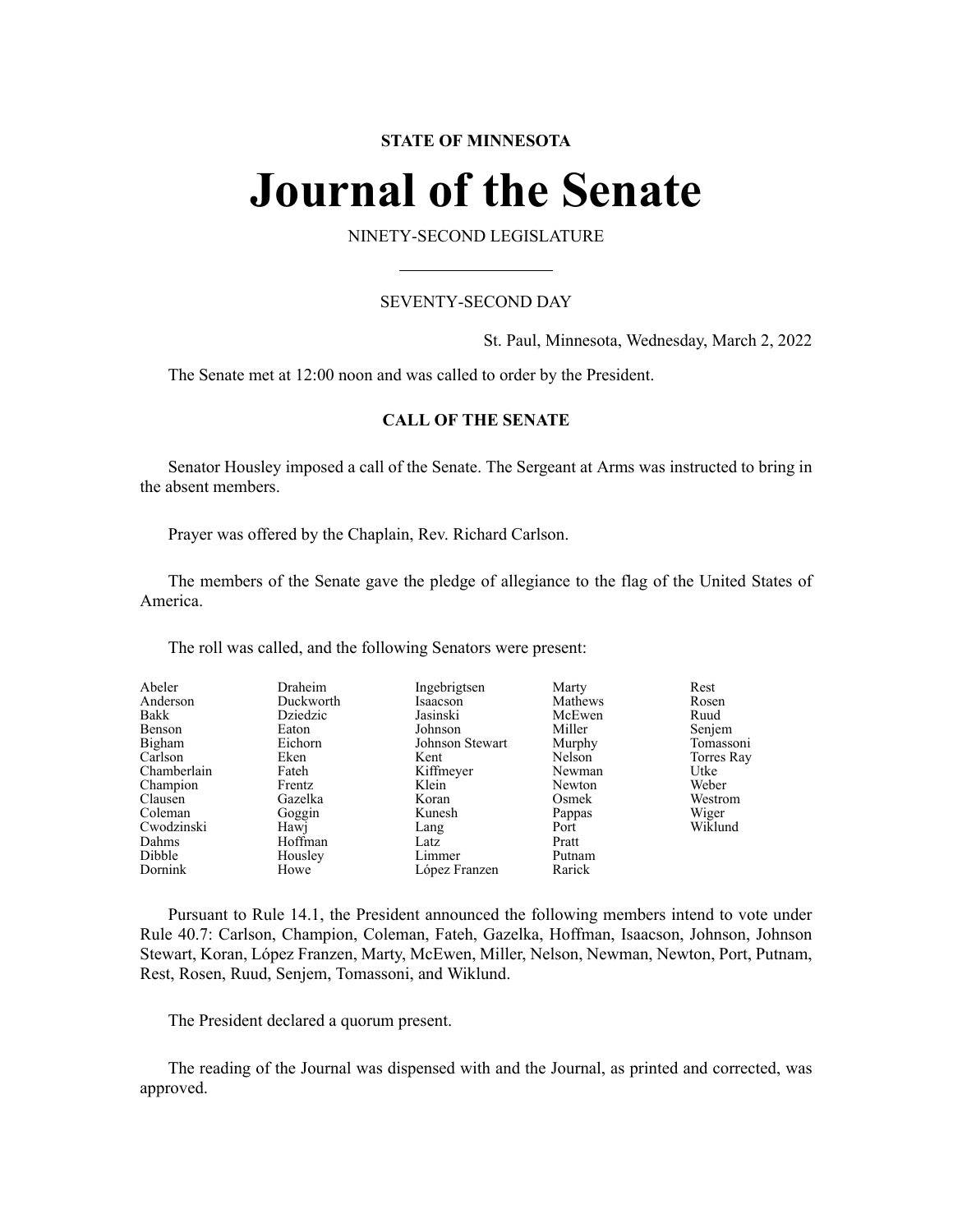# **MESSAGES FROM THE HOUSE**

Mr. President:

I have the honor to announce the passage by the House of the following Senate File, herewith returned: S.F. No. 1782.

Patrick D. Murphy, Chief Clerk, House of Representatives

Returned February 28, 2022

Mr. President:

I have the honor to announce the passage by the House of the following House Files, herewith transmitted: H.F. Nos. 1315, 2454, and 2841.

Patrick D. Murphy, Chief Clerk, House of Representatives

Transmitted February 28, 2022

#### **FIRST READING OF HOUSE BILLS**

The following bills were read the first time.

**H.F. No. 1315:** A bill for an act relating to human rights; adding a definition of race to the Minnesota Human Rights Act; amending Minnesota Statutes 2020, section 363A.03, by adding a subdivision.

Referred to the Committee on Civil Law and Data Practices Policy.

**H.F. No. 2454:** A bill for an act relating to local government; permitting the city of Mora to increase the membership of its Public Utilities Commission.

Referred to the Committee on Rules and Administration for comparison with S.F. No. 2248, now on General Orders.

**H.F. No. 2841:** A bill for an act relating to real property; making technical, clarifying, and conforming changes to title provisions; amending Minnesota Statutes 2020, sections 508.08, subdivision 2; 508.11; 508.13; 508.671, subdivision 1; 508A.06; 508A.10; 508A.11, subdivisions 2, 3; 508A.13, subdivision 1; 508A.22.

Referred to the Committee on Rules and Administration for comparison with S.F. No. 2638, now on General Orders.

#### **REPORTS OF COMMITTEES**

Senator Housley moved that the Committee Reports at the Desk be now adopted, with the exception of the report pertaining to appointments. The motion prevailed.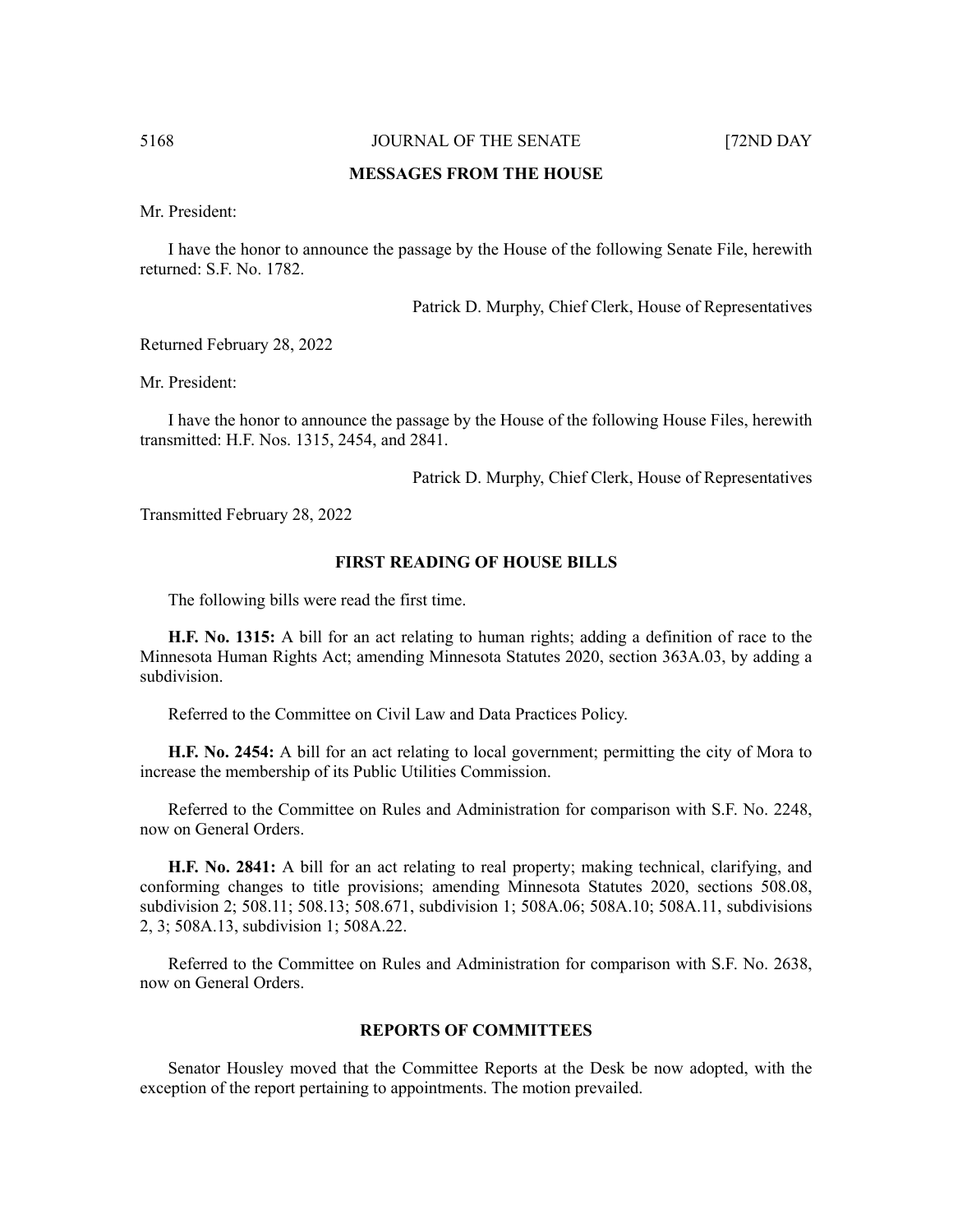# **Senator Utke from the Committee on Health and Human Services Finance and Policy, to which was referred**

**S.F. No. 2704:** A bill for an act relating to health; authorizing exceptions to the moratorium on hospital construction or modification for certain critical access hospitals; amending Minnesota Statutes 2021 Supplement, section 144.551, subdivision 1.

Reports the same back with the recommendation that the bill be amended as follows:

Page 6, line 31, delete the first "a" and insert "any"

And when so amended the bill do pass. Amendments adopted. Report adopted.

# **Senator Dahms from the Committee on Commerce and Consumer Protection Finance and Policy, to which was referred**

**S.F. No. 3472:** A bill for an act relating to state government; extending the operation of the Minnesota premium security plan; transferring money; amending Minnesota Statutes 2020, section 62E.23, subdivision 3; Laws 2017, chapter 13, article 1, section 15, as amended; Laws 2021, First Special Session chapter 7, article 15, section 3.

Reports the same back with the recommendation that the bill do pass and be re-referred to the Committee on Health and Human Services Finance and Policy. Report adopted.

# **Senator Westrom from the Committee on Agriculture and Rural Development Finance and Policy, to which was referred**

**S.F. No. 2936:** A bill for an act relating to taxes; sales and use; expanding the sales tax exemption for certain sales made by a county agricultural society to include sales made prior to a county fair; removing the requirement that a county agricultural society transfer tax savings to the owner of the fairgrounds; amending Minnesota Statutes 2020, sections 38.27, subdivision 4; 297A.70, subdivision 21.

Reports the same back with the recommendation that the bill do pass and be re-referred to the Committee on Taxes. Report adopted.

# **Senator Ruud from the Committee on Environment and Natural Resources Policy and Legacy Finance, to which was referred**

**S.F.** No. 3055: A bill for an act relating to natural resources; requiring the issuance or modification of groundwater appropriation permits near White Bear Lake; requiring the development of recommendations to ensure safe drinking water for east metropolitan communities in a manner that supports both growth and sustainability; requiring a report; amending Minnesota Statutes 2020, sections 103G.211; 103G.285, by adding a subdivision; 103G.287, by adding subdivisions; 116B.03, subdivision 1; 116B.10, by adding a subdivision.

Reports the same back with the recommendation that the bill be amended as follows:

Page 2, after line 3, insert: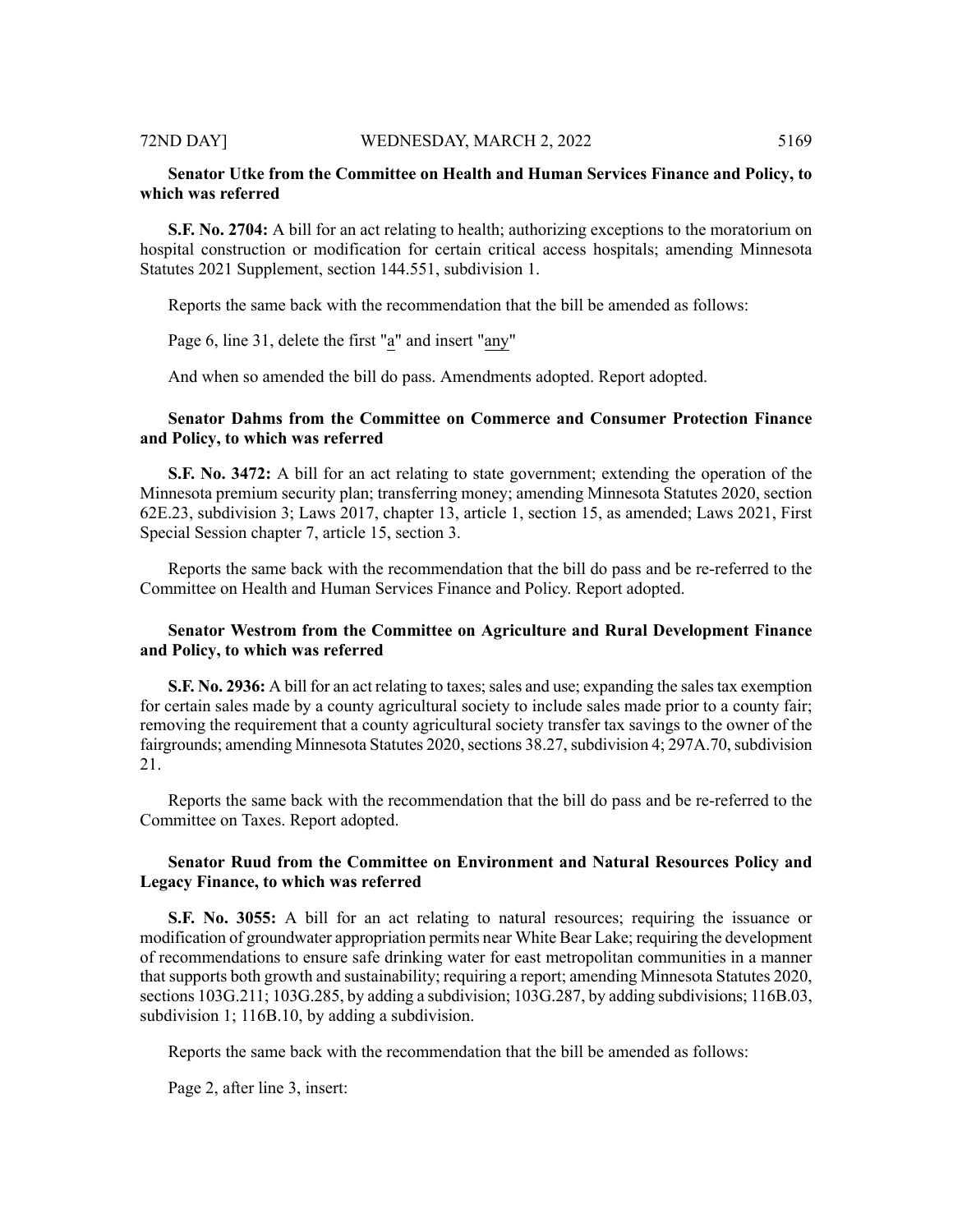"(c) Paragraph (b) and this paragraph expire on January 1, 2041."

Page 2, lines 4 and 18, delete everything after "effective" and insert "the day following final enactment, and applies to applications for new or modified permits filed on or after that date."

Page 2, delete lines 5 and 19

Page 2, lines 8 and 22, before "Nothing" insert "(a)"

Page 2, after line 17, insert:

"(b) This subdivision expires on January 1, 2041."

Page 2, after line 31, insert:

"(b) This subdivision expires on January 1, 2041."

Page 3, lines 1 and 10, delete everything after "effective" and insert "the day following final enactment, and applies to applications for new or modified permits filed on or after that date."

Page 3, delete lines 2 and 11

Page 3, line 5, before "Notwithstanding" insert "(a)"

Page 3, after line 9, insert:

"(b) This subdivision expires on January 1, 2041."

Page 3, line 31, after the period, insert "This clause expires on January 1, 2041."

Page 4, lines 1 and 8, delete everything after "effective" and insert "the day following final enactment, and applies to applications for new or modified permits filed on or after that date."

Page 4, delete lines 2 and 9

Page 4, line 7, after the period, insert "This subdivision expires on January 1, 2041."

Page 4, after line 20, insert:

### "Sec. 8. **CONTINUATION OF OTHER WATER APPROPRIATION PERMITS.**

Prior to additional rulemaking or legislative action in response to the findings and recommendations submitted pursuant to section 7, the commissioner of natural resources shall not reduce appropriations under a groundwater appropriations permit, terminate groundwater appropriations authorized by a permit, or decline to renew a groundwater appropriations permit where:

(1) the permit was in effect as of December 31, 2021;

(2) the permit authorized appropriation of groundwater from a site located wholly or partially within a five-mile radius of White Bear Lake;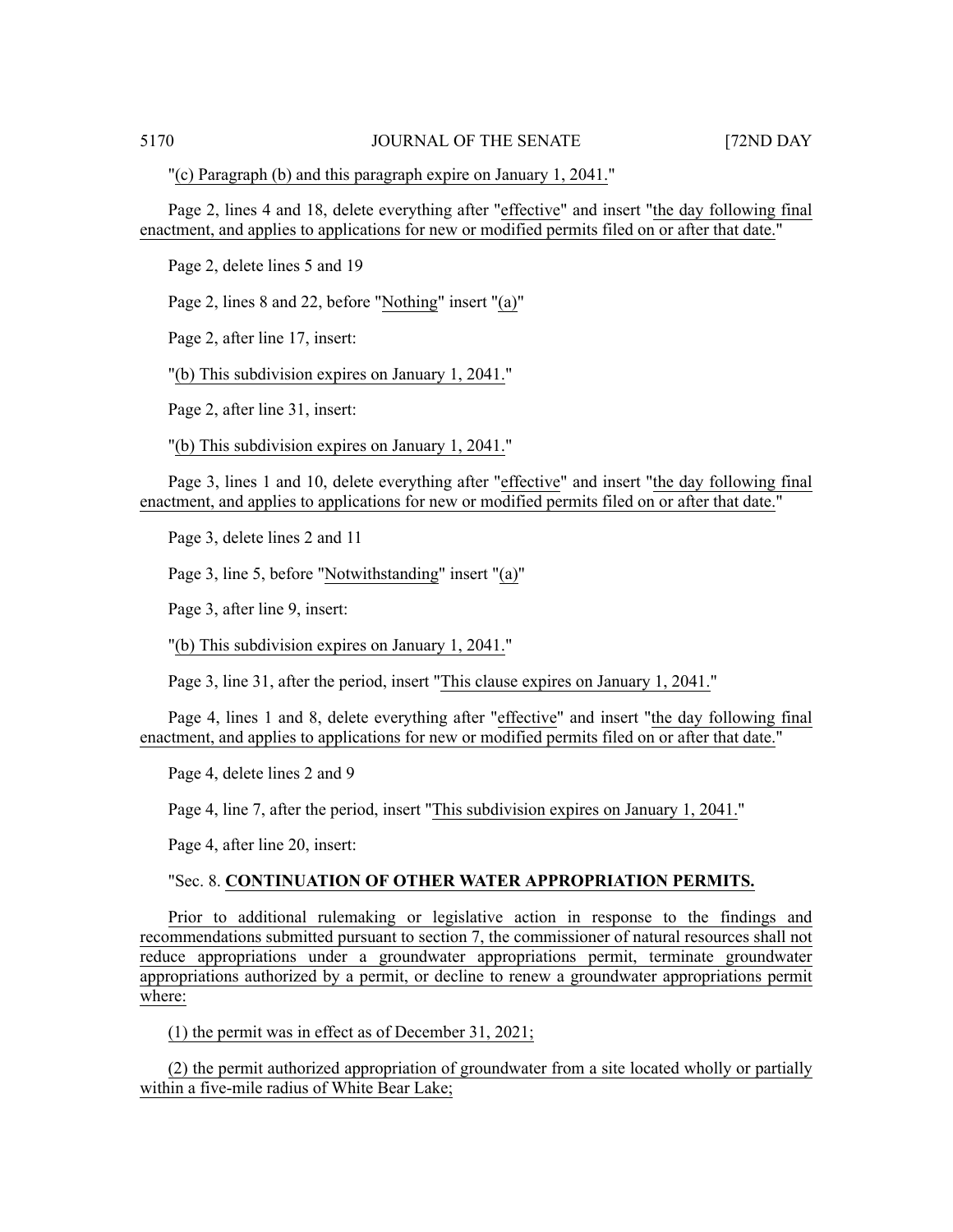(3) the permittee is in compliance with applicable permit terms; and

(4) the permittee is not a municipality."

And when so amended the bill do pass. Amendments adopted. Report adopted.

# **Senator Jasinski from the Committee on Local Government Policy, to which was referred**

**S.F. No. 2647:** A bill for an act relating to transportation; amending membership of the local road improvement program advisory committee; amending Minnesota Statutes 2020, section 174.52, subdivision 3.

Reports the same back with the recommendation that the bill be amended as follows:

Page 1, line 16, after the semicolon, insert "and"

Page 1, line 17, delete "; and" and insert a period

Page 1, delete line 18

And when so amended the bill do pass and be re-referred to the Committee on State Government Finance and Policy and Elections. Amendments adopted. Report adopted.

### **Senator Jasinski from the Committee on Local Government Policy, to which was referred**

**S.F. No. 2959:** A bill for an act relating to local government; expanding eligibility for long-term equity investment; making technical amendments to language; amending Minnesota Statutes 2020, section 118A.09, subdivisions 1, 2.

Reports the same back with the recommendation that the bill be amended as follows:

Page 1, line 11, delete "a" and insert "one or more"

Page 1, line 12, delete "organization" and insert "organizations"

And when so amended the bill do pass and be re-referred to the Committee on State Government Finance and Policy and Elections. Amendments adopted. Report adopted.

# **Senator Nelson from the Committee on Taxes, to which was re-referred**

**S.F. No. 3086:** A bill for an act relating to transportation; modifying allocation of state general sales tax revenue related to motor vehicle repair and replacement parts; dedicating sales tax revenue to small cities assistance account and town road account; amending Minnesota Statutes 2020, section 297A.94.

Reports the same back with the recommendation that the bill do pass and be re-referred to the Committee on Finance. Report adopted.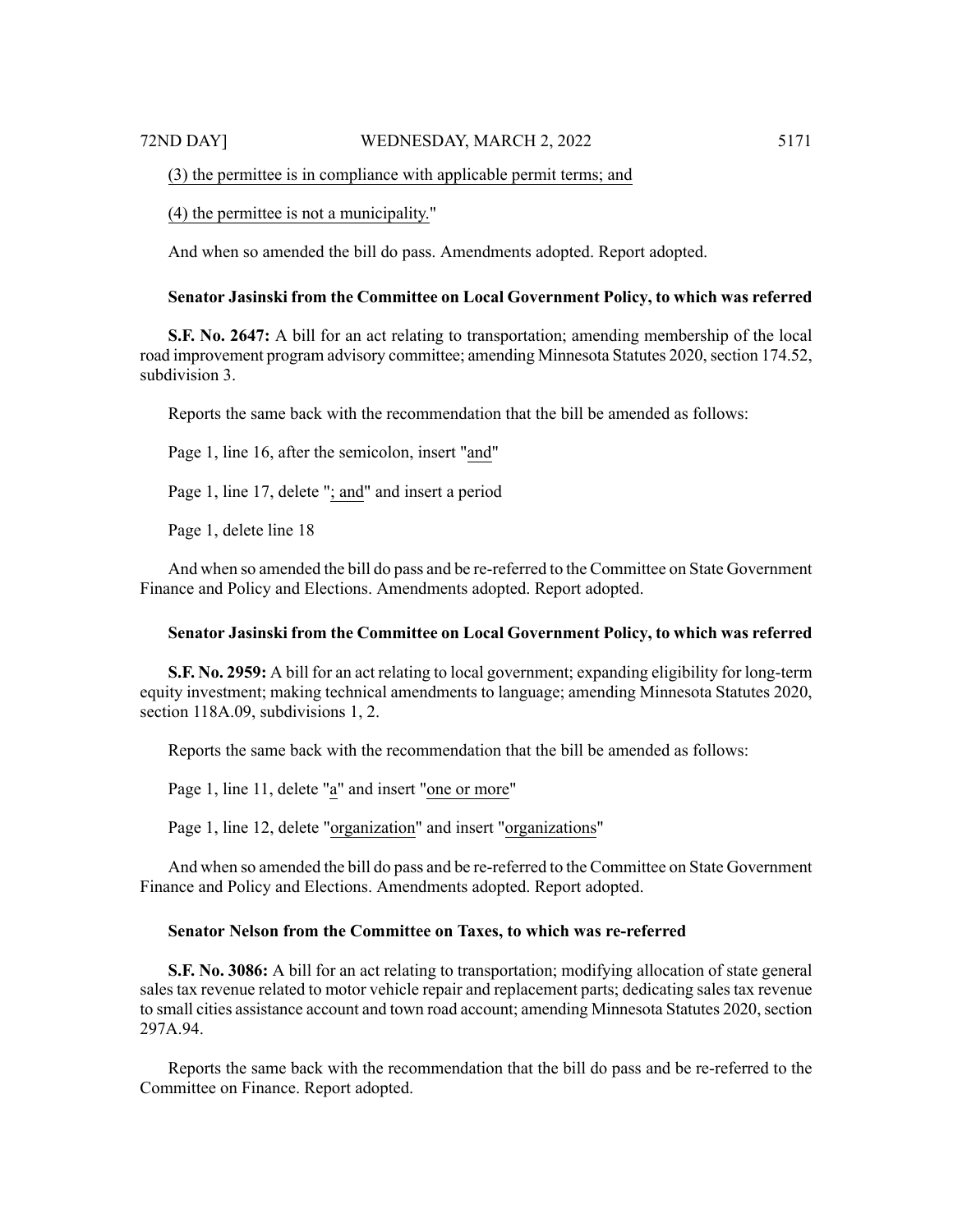# **Senator Nelson from the Committee on Taxes, to which was re-referred**

**S.F. No. 3081:** A bill for an act relating to transportation; allocating state general sales tax revenue related to motor vehicle repair and replacement parts exclusively to fund roads; amending Minnesota Statutes 2020, section 297A.94.

Reports the same back with the recommendation that the bill do pass and be re-referred to the Committee on Finance. Report adopted.

# **Senator Draheim from the Committee on Housing Finance and Policy, to which was referred**

**S.F. No. 3413:** A bill for an act relating to labor and industry; allowing a licensed residential building contractor to receive an installation seal for the installation of used manufactured homes; clarifying that a used manufactured home may bear a label or data plate; amending Minnesota Statutes 2020, sections 327.32, subdivision 1a; 327.32, subdivision 1e.

Reports the same back with the recommendation that the bill be amended as follows:

Page 1, delete section 1 and insert:

"Section 1. Minnesota Statutes 2020, section 327.32, subdivision 1a, is amended to read:

Subd. 1a. **Requirement; used manufactured homes.** No person shall sell or offer for sale in this state any used manufactured home manufactured after June 14, 1976, or install for occupancy any used manufactured home manufactured afterJune 14, 1976, unlessthe used manufactured home complies with the Notice of Compliance Form as provided in this subdivision. If manufactured after June 14, 1976, the home must bear a label or data plate as required by the secretary. The Notice of Compliance Form shall be signed by the seller and purchaser indicating which party is responsible for either making or paying for any necessary corrections prior to the sale and transferring ownership of the manufactured home.

The Notice of Compliance Form shall be substantially in the following form:

"Notice of Compliance Form as required in Minnesota Statutes, section 327.32, subdivision 1

This notice must be completed and signed by the purchaser(s) and the seller(s) of the used manufactured home described in the purchase agreement and on the bottom of this notice before the parties transfer ownership of a used manufactured home constructed after June 14, 1976.

Electric ranges and clothes dryers must have required four-conductor cords and plugs. For the purpose of complying with the requirements of section 327B.06, a licensed retailer or limited retailer shall retain at least one copy of the form required under this subdivision.

| Complies                              | Correction required |
|---------------------------------------|---------------------|
| Initialed by Responsible Party: Buyer | Seller              |

Solid fuel-burning fireplaces or stoves must be listed for use in manufactured homes, Code of Federal Regulations, title 24, section 3280.709 (g), and installed correctly in accordance with their listing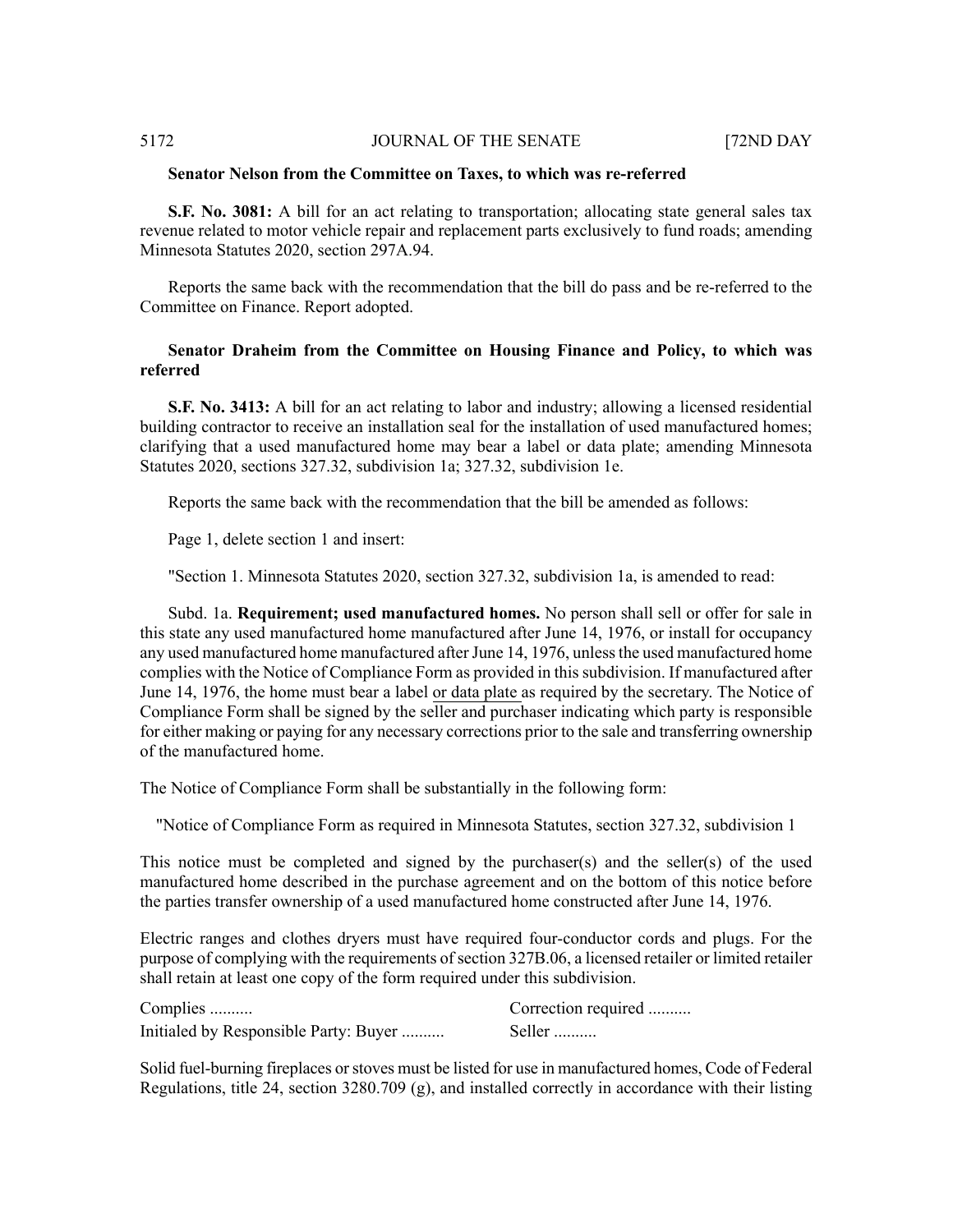or standards (i.e., chimney, doors, hearth, combustion, or intake, etc., Code of Federal Regulations, title 24, section 3280.709 (g)).

| Complies                              | Correction required |
|---------------------------------------|---------------------|
| Initialed by Responsible Party: Buyer | Seller              |

Gas water heaters and furnaces must be listed for manufactured home use, Code of Federal Regulations, title 24, section 3280.709 (a) and (d)(1) and (2), and installed correctly, in accordance with their listing or standards.

| Complies                              | Correction required |
|---------------------------------------|---------------------|
| Initialed by Responsible Party: Buyer | Seller              |

Smoke alarms are required to be installed and operational in accordance with Code of Federal Regulations, title 24, section 3280.208.

| Complies                              | Correction required |
|---------------------------------------|---------------------|
| Initialed by Responsible Party: Buyer | Seller              |

Carbon monoxide alarms or CO detectors that are approved and operational are required to be installed within ten feet of each room lawfully used for sleeping purposes.

| Complies                              | Correction required |
|---------------------------------------|---------------------|
| Initialed by Responsible Party: Buyer | Seller              |

Egress windows are required in every bedroom with at least one operable window with a net clear opening of 20 inches wide and 24 inches high, five square feet in area, with the bottom of windows opening no more than 36 inches above the floor. Locks, latches, operating handles, tabs, or other operational devices shall not be located more than 54 inches above the finished floor.

| Complies                              | Correction required |
|---------------------------------------|---------------------|
| Initialed by Responsible Party: Buyer | Seller              |

The furnace compartment of the home is required to have interior finish with a flame spread rating not exceeding 25, as specified in the 1976 United States Department of Housing and Urban Development Code governing manufactured housing construction.

| Complies                              | Correction required |
|---------------------------------------|---------------------|
| Initialed by Responsible Party: Buyer | Seller              |

The water heater enclosure in this home is required to have interior finish with a flame spread rating not exceeding 25, as specified in the 1976 United States Department of Housing and Urban Development Code governing manufactured housing construction.

| Complies                              | Correction required |
|---------------------------------------|---------------------|
| Initialed by Responsible Party: Buyer | Seller              |

The home complies with the snowload and heat zone requirements for the state of Minnesota as indicated by the data plate.

| Complies | Correction required |
|----------|---------------------|
|----------|---------------------|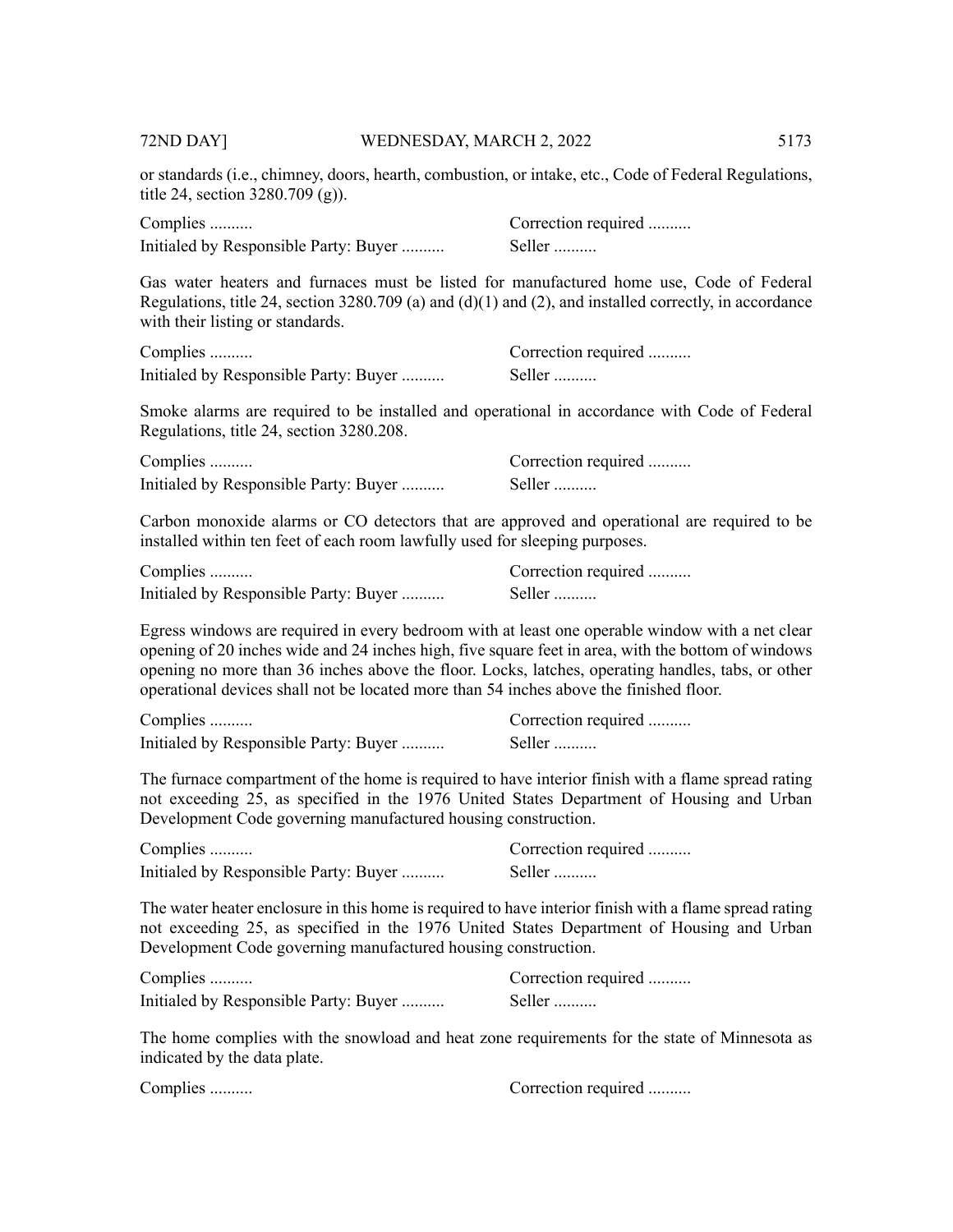Initialed by Responsible Party: Buyer .......... Seller ..........

The parties to this agreement have initialed all required sections and agree by their signature to complete any necessary corrections prior to the sale or transfer of ownership of the home described below as listed in the purchase agreement. The state of Minnesota or a local building official has the authority to inspect the home in the manner described in Minnesota Statutes, section 327.33, prior to or after the sale to ensure compliance was properly executed as provided under the Manufactured Home Building Code.

Signature of Purchaser(s) of Home

| Print name as appears on purchase agreement Print name as appears on purchase agreement |                                              |
|-----------------------------------------------------------------------------------------|----------------------------------------------|
| Signature of Seller(s) of Home                                                          |                                              |
|                                                                                         |                                              |
| Print name and license number, if applicable                                            | Print name and license number, if applicable |
| (Street address of home at time of sale)                                                |                                              |
|                                                                                         |                                              |
|                                                                                         |                                              |
|                                                                                         |                                              |
|                                                                                         |                                              |
|                                                                                         |                                              |

# **EFFECTIVE DATE.** This section is effective the day following final enactment."

Page 2, after line 9 insert:

"(c) An installation seal may be issued to a residential building contractor licensed under section 326B.805, for use in the installation of used manufactured homes only after the qualifying person for the residential building contractor has completed a three-hour training course relating to the installation of manufactured homes that has been approved by either the United States Department of Housing and Urban Development or by the commissioner. The course completion certificate shall be submitted to the commissioner."

Amend the title as follows:

Page 1, line 3, after "homes;" insert "clarifying that a used manufactured home may bear a label or data plate;"

Amend the title numbers accordingly

And when so amended the bill do pass and be re-referred to the Committee on Labor and Industry Policy. Amendments adopted. Report adopted.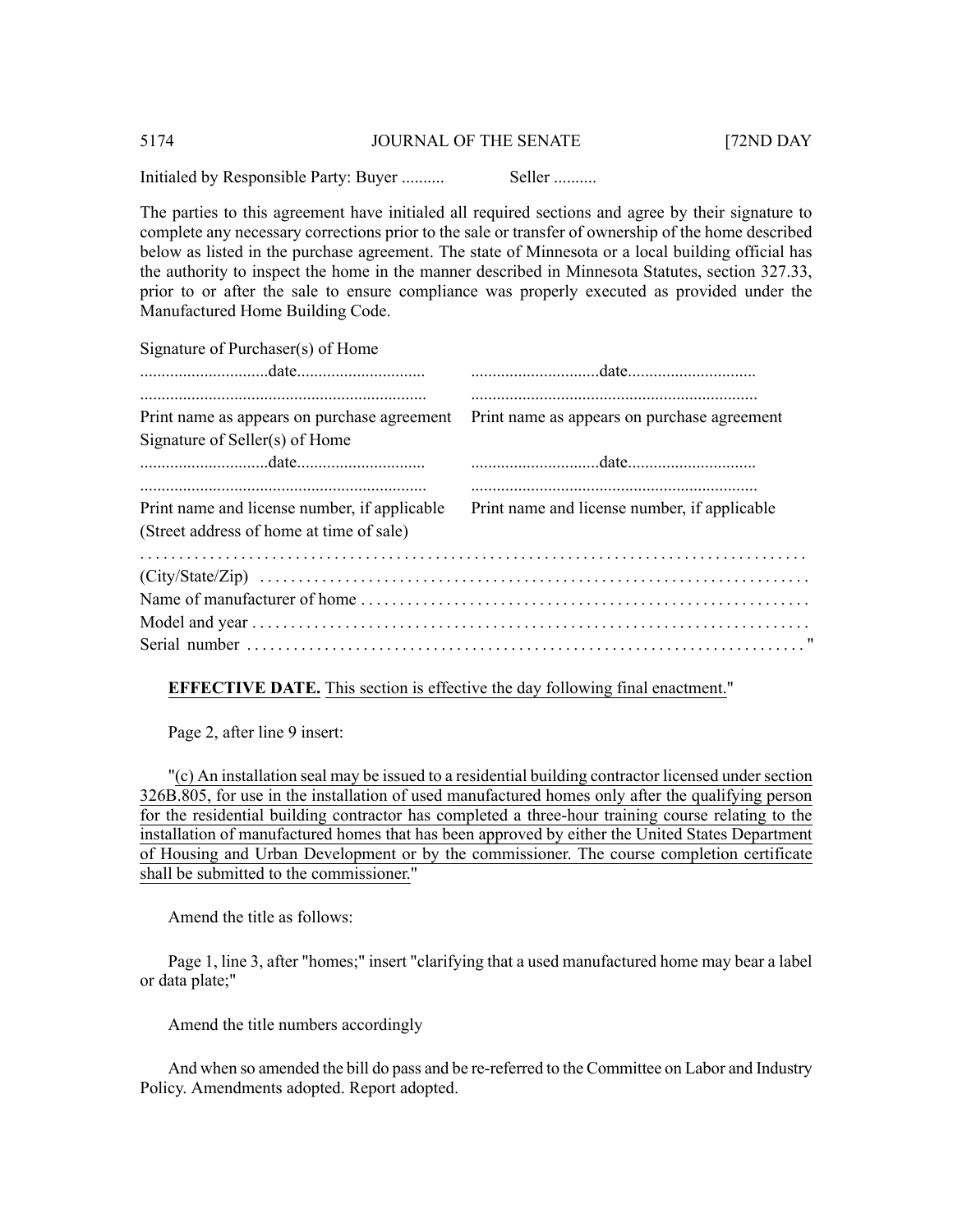# **Senator Westrom from the Committee on Agriculture and Rural Development Finance and Policy, to which were referred the following appointments:**

# BOARD OF ANIMAL HEALTH Dean Compart Peggy Hawkins Jessica Koppien-Fox

Reports the same back with the recommendation that the appointments be confirmed.

Senator Housley moved that the foregoing committee report be laid on the table. The motion prevailed.

#### **SECOND READING OF SENATE BILLS**

S.F. Nos. 2704 and 3055 were read the second time.

# **INTRODUCTION AND FIRST READING OF SENATE BILLS**

The following bills were read the first time.

# **Senators Wiklund and Dziedzic introduced--**

**S.F. No. 3606:** A bill for an act relating to human services; increasing rates and appropriating money for mental health adult day treatment programs.

Referred to the Committee on Human Services Reform Finance and Policy.

# **Senators Dziedzic, Wiklund, Champion, and Klein introduced--**

**S.F. No. 3607:** A bill for an act relating to health; lowering the elevated blood lead concentration level from ten micrograms of lead to 3.5 micrograms; amending Minnesota Statutes 2020, section 144.9501, subdivision 9.

Referred to the Committee on Health and Human Services Finance and Policy.

#### **Senators Dziedzic, Port, Pappas, Kunesh, and Champion introduced--**

**S.F. No. 3608:** A bill for an act relating to housing; providing down payment assistance to first-generation homebuyers; authorizing rulemaking; appropriating money; proposing coding for new law in Minnesota Statutes, chapter 462A.

Referred to the Committee on Housing Finance and Policy.

#### **Senator Housley introduced--**

**S.F. No. 3609:** A bill for an act relating to motor vehicles; requiring a report examining a transition to digital driver and vehicle documents.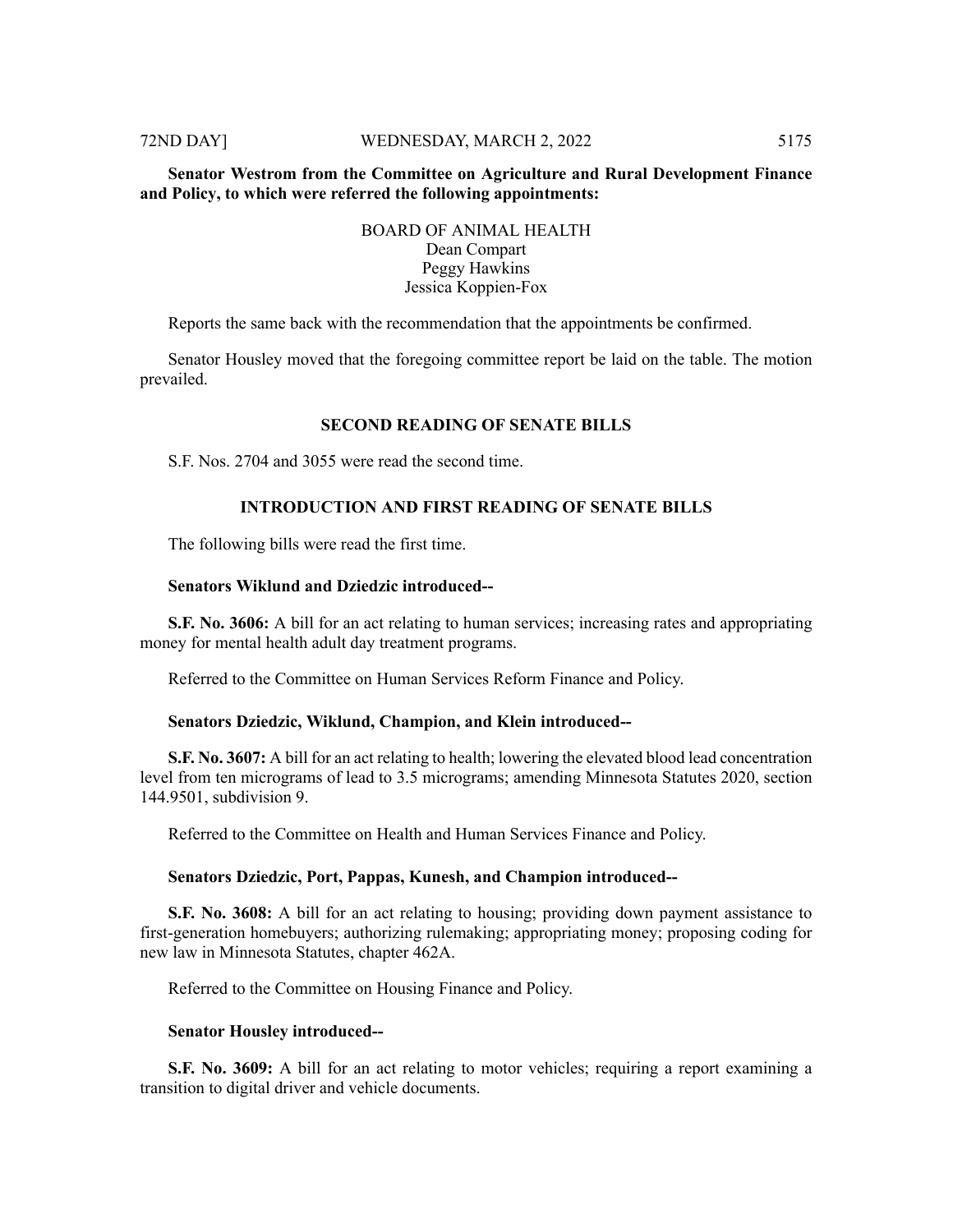Referred to the Committee on Transportation Finance and Policy.

#### **Senator Housley introduced--**

**S.F. No. 3610:** A bill for an act relating to motor vehicles; eliminating requirement for new Minnesota residents to take driver's license written knowledge examination; amending Minnesota Statutes 2020, section 171.13, subdivision 1a.

Referred to the Committee on Transportation Finance and Policy.

# **Senator Clausen introduced--**

**S.F. No. 3611:** A bill for an act relating to education; modifying teacher licensure provisions; modifying Professional Educator Licensing and Standards Board composition; authorizing rulemaking; making technical changes; amending Minnesota Statutes 2020, sections 122A.06, subdivisions 2, 5, 6, 7, 8, by adding a subdivision;  $122A.07$ , subdivisions 1, 2, 4a;  $122A.09$ , subdivisions 4, 6, 9, 10; 122A.091, subdivisions 1, 2; 122A.15, subdivision 1; 122A.16; 122A.18, subdivisions 7a, 10; 122A.181, subdivisions 1, 2, 3, 4, 6, by adding a subdivision; 122A.182, subdivisions 1, 2, 3, 4, 7; 122A.183, subdivisions 1, 2, 3, by adding a subdivision; 122A.184, subdivisions 1, 2; 122A.185, subdivisions 1, 4; 122A.187; 122A.19, subdivision 4; 122A.21; 122A.635, subdivisions 3, 4; Minnesota Statutes 2021 Supplement, section 122A.70, by adding a subdivision; proposing coding for new law in Minnesota Statutes, chapter 122A; repealing Minnesota Statutes 2020, sections 122A.091, subdivisions 3, 6; 122A.092; 122A.18, subdivision 7c; 122A.184, subdivision 3; 122A.23, subdivision 3; 122A.2451.

Referred to the Committee on Education Finance and Policy.

# **Senators Klein, López Franzen, Wiklund, and Rest introduced--**

**S.F. No. 3612:** A bill for an act relating to health care; creating a Minnesota advance premium tax credit and cost sharing subsidies for eligible individuals who enroll in an eligible qualified health plan through MNsure; amending Minnesota Statutes 2020, section 62V.05, subdivision 1, by adding subdivisions; proposing coding for new law in Minnesota Statutes, chapter 290.

Referred to the Committee on Health and Human Services Finance and Policy.

# **Senators Abeler and Hoffman introduced--**

**S.F. No. 3613:** A bill for an act relating to human services; establishing pediatric home-based enteral nutrition services as a covered service under medical assistance; amending Minnesota Statutes 2020, sections 256B.0625, subdivision 32, by adding a subdivision; 256B.0651, subdivisions 1, 2; 256B.0652, subdivisions 2, 11, by adding a subdivision; 256B.766; Minnesota Statutes 2021 Supplement, section 256B.0625, subdivision 31; proposing coding for new law in Minnesota Statutes, chapter 256B.

Referred to the Committee on Health and Human Services Finance and Policy.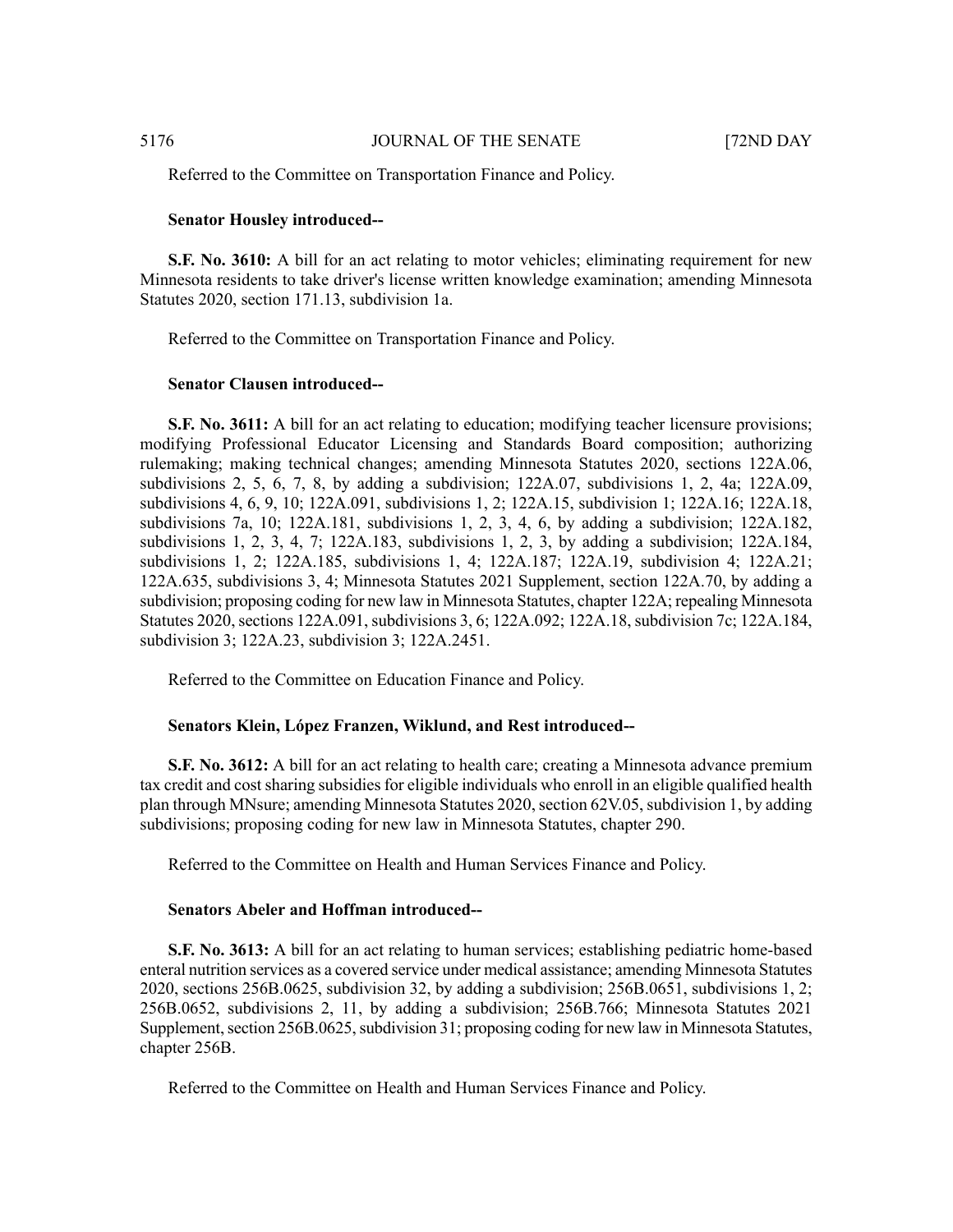# **Senator Pratt introduced--**

**S.F. No. 3614:** A bill for an act relating to transportation; modifying the financial assistance amount provided to replacement transit service providers; amending Minnesota Statutes 2020, section 473.388, subdivision 4.

Referred to the Committee on Transportation Finance and Policy.

# **Senator Pratt introduced--**

**S.F. No. 3615:** A bill for an act relating to public safety; appropriating money to fund a grant to provide equine therapy to first responders suffering from trauma and post-traumatic stress disorder; requiring a report.

Referred to the Committee on Judiciary and Public Safety Finance and Policy.

# **Senator Jasinski introduced--**

**S.F. No. 3616:** A bill for an act relating to driver and vehicle services; increasing filing fees for new driver's license applications; establishing full-service providers; amending fee distributions; appropriating money; amending Minnesota Statutes 2020, sections 168.002, by adding a subdivision; 168.33, subdivision 7; 171.01, by adding a subdivision; 171.06, subdivision 2; 171.061, subdivision 4; 299A.705, by adding a subdivision.

Referred to the Committee on Transportation Finance and Policy.

#### **Senator Westrom introduced--**

**S.F. No. 3617:** A bill for an act relating to state government; requiring the commissioner of employment and economic development to prepare and submit an application for federal funds; appropriating money; amending Laws 2021, First Special Session chapter 10, article 1, section 7.

Referred to the Committee on Jobs and Economic Growth Finance and Policy.

#### **Senators Marty and Eaton introduced--**

**S.F. No. 3618:** A bill for an act relating to human services; providing MinnesotaCare eligibility for undocumented noncitizens; amending Minnesota Statutes 2020, section 256L.04, subdivision 10.

Referred to the Committee on Health and Human Services Finance and Policy.

#### **Senators Pappas, Dziedzic, and Marty introduced--**

**S.F. No. 3619:** A bill for an act relating to capital investment; appropriating money for the H Line bus rapid transit project; authorizing the sale and issuance of state bonds.

Referred to the Committee on Capital Investment.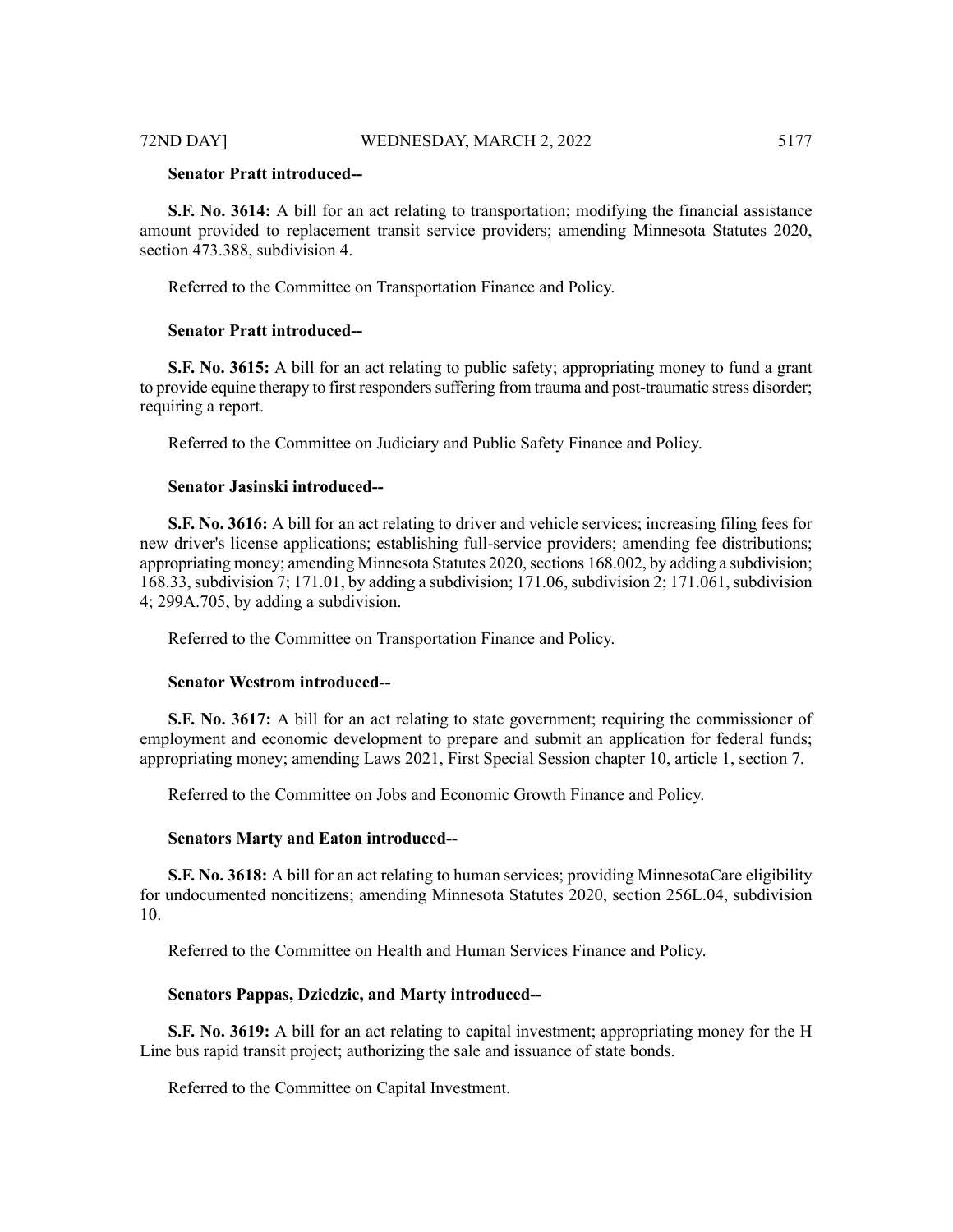#### **Senators Dziedzic, Hawj, Champion, Pappas, and Dibble introduced--**

**S.F. No. 3620:** A bill for an act relating to public safety; requiring separate bargaining units for supervisory peace officers; amending Minnesota Statutes 2020, section 179A.09, subdivision 3.

Referred to the Committee on State Government Finance and Policy and Elections.

#### **Senators Tomassoni, Bakk, and Rarick introduced--**

**S.F. No. 3621:** A bill for an act relating to workforce development; appropriating money for a grant for the Boys & Girls Club of the Northland in the city of Hibbing.

Referred to the Committee on Jobs and Economic Growth Finance and Policy.

#### **Senators Tomassoni and Bakk introduced--**

**S.F. No. 3622:** A bill for an act relating to taxation; taconite production tax; establishing the Iron Range education account; amending Minnesota Statutes 2020, section 298.28, by adding a subdivision.

Referred to the Committee on Taxes.

# **Senator Johnson introduced--**

**S.F. No. 3623:** A bill for an act relating to capital investment; appropriating money for an expansion of existing solid waste and recyclable material facilities and processing equipment, and organic compost site in Polk County; authorizing the sale and issuance of state bonds.

Referred to the Committee on Capital Investment.

#### **Senator Jasinski introduced--**

**S.F. No. 3624:** A bill for an act relating to economic development; appropriating money for a grant to the Owatonna Learn to Earn Coalition to help the Owatonna and Steele County region grow and retain a talented workforce.

Referred to the Committee on Jobs and Economic Growth Finance and Policy.

# **Senator Pratt introduced--**

**S.F. No. 3625:** A bill for an act relating to agriculture; establishing a residency pilot program for certain racehorses; requiring awards and grants; appropriating money; proposing coding for new law in Minnesota Statutes, chapter 17.

Referred to the Committee on Agriculture and Rural Development Finance and Policy.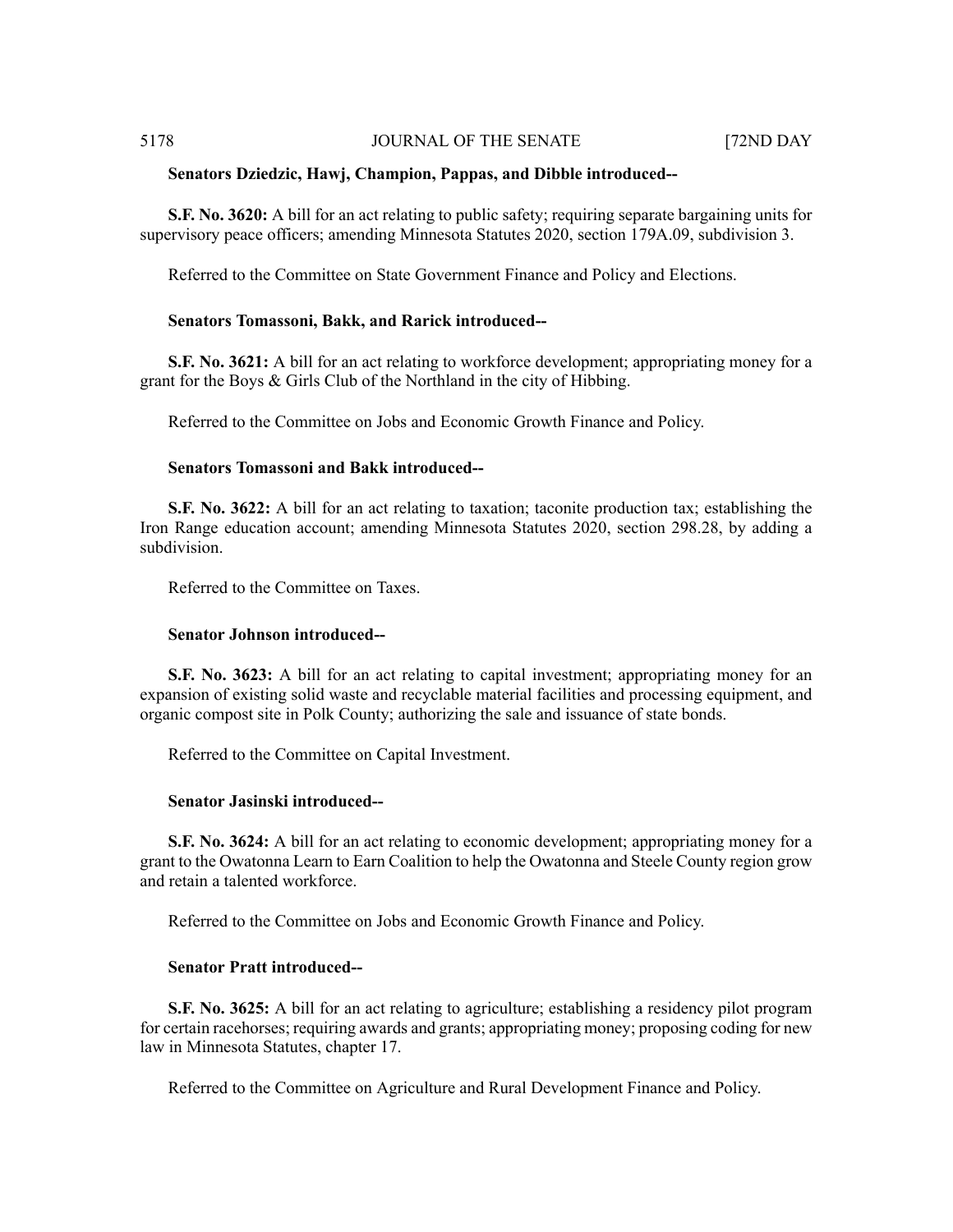### **Senator Champion introduced--**

**S.F. No. 3626:** A bill for an act relating to economic development; appropriating money for Dreamland on 38th.

Referred to the Committee on Jobs and Economic Growth Finance and Policy.

# **Senator Champion introduced--**

**S.F. No. 3627:** A bill for an act relating to capital investment; appropriating money for Dreamland on 38th.

Referred to the Committee on Jobs and Economic Growth Finance and Policy.

#### **Senator Pappas introduced--**

**S.F. No. 3628:** A bill for an act relating to capital investment; appropriating money to EquaSpace workspace for nonprofit corporations in St. Paul.

Referred to the Committee on Jobs and Economic Growth Finance and Policy.

# **Senator Fateh introduced--**

**S.F. No. 3629:** A bill for an act relating to capital investment; appropriating money for Parents in Community Action in Minneapolis.

Referred to the Committee on Jobs and Economic Growth Finance and Policy.

#### **Senator Fateh introduced--**

**S.F. No. 3630:** A bill for an act relating to health; modifying provisions governing assisted living licensure for small facilities; eliminating restrictions on the scope of practice of licensed practical nurses practicing in assisted living facilities; amending Minnesota Statutes 2020, sections 144.122; 144A.4799; 144G.41, subdivision 2; 144G.45, subdivision 6; 144G.60, subdivision 3; 144G.72, subdivision 4; 144G.9999, subdivision 2; Minnesota Statutes 2021 Supplement, sections 144G.08, subdivision 9; 144G.41, subdivision 1; 144G.45, subdivisions 4, 5; 144G.81, subdivision 3.

Referred to the Committee on Aging and Long Term Care Policy.

# **Senator Fateh introduced--**

**S.F. No. 3631:** A bill for an act relating to human services; clarifying and extending a community residential setting licensing moratorium exception; establishing a competitive grant program to assist providers applying for a community residential setting license; appropriating money.

Referred to the Committee on Human Services Licensing Policy.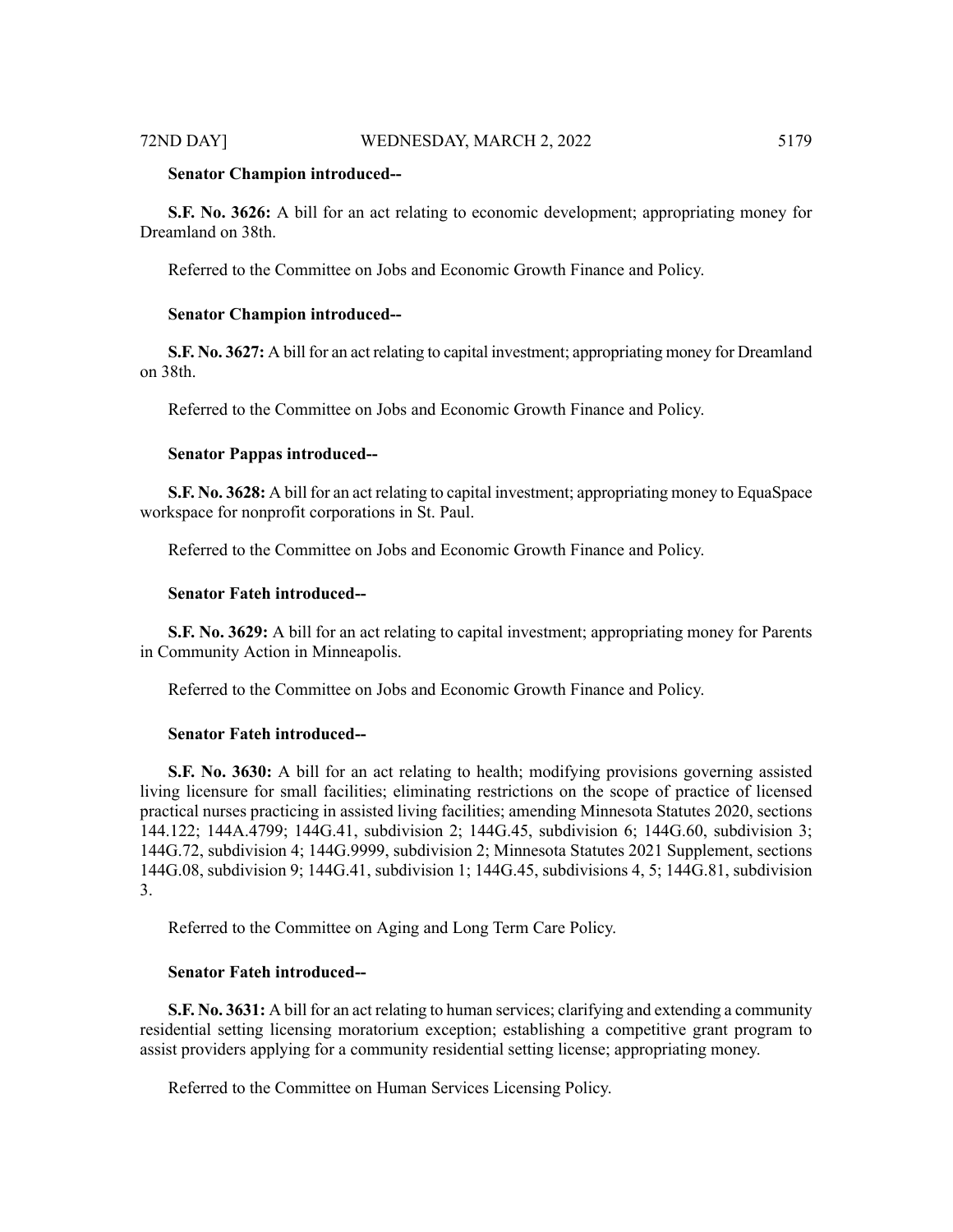### **Senators Hawj and Dibble introduced--**

**S.F. No. 3632:** A bill for an act relating to motor vehicles; removing the requirement for a new Minnesota resident to take a written knowledge exam in certain situations; amending Minnesota Statutes 2020, section 171.13, subdivision 1a.

Referred to the Committee on Transportation Finance and Policy.

# **Senators McEwen, Marty, Eaton, and Kunesh introduced--**

**S.F. No. 3633:** A bill for an act relating to water; appropriating money for a plan to ensure that Minnesota has an abundant supply of clean water for the next 50 years.

Referred to the Committee on Environment and Natural Resources Policy and Legacy Finance.

### **Senators McEwen, Dibble, Carlson, and Kent introduced--**

**S.F. No. 3634:** A bill for an act relating to transportation; capital investment; appropriating money for passenger rail infrastructure; authorizing the sale and issuance of state bonds.

Referred to the Committee on Capital Investment.

### **Senators McEwen, Dibble, Fateh, Port, and Murphy introduced--**

**S.F. No. 3635:** A bill for an act relating to employment; modifying weekly hours worked required for overtime compensation; requiring minimum time between employee shifts; amending Minnesota Statutes 2020, sections 177.25, subdivisions 1, 5; 177.27, subdivision 4; proposing coding for new law in Minnesota Statutes, chapter 181.

Referred to the Committee on Labor and Industry Policy.

# **Senator Mathews introduced--**

**S.F. No. 3636:** A bill for an act relating to civil law; amending process for and approval of transfer of structured settlement; providing for enforcement of violations of prohibited practices; amending Minnesota Statutes 2020, sections 549.30, subdivisions 3, 6, 15, 19, by adding subdivisions; 549.31; 549.32; 549.34; proposing coding for new law in Minnesota Statutes, chapter 549.

Referred to the Committee on Civil Law and Data Practices Policy.

#### **Senators Anderson, Mathews, and Johnson introduced--**

**S.F. No. 3637:** A bill for an act relating to insurance; repealing provisions governing commercial vehicle indemnity; repealing Minnesota Statutes 2020, section 65B.53.

Referred to the Committee on Commerce and Consumer Protection Finance and Policy.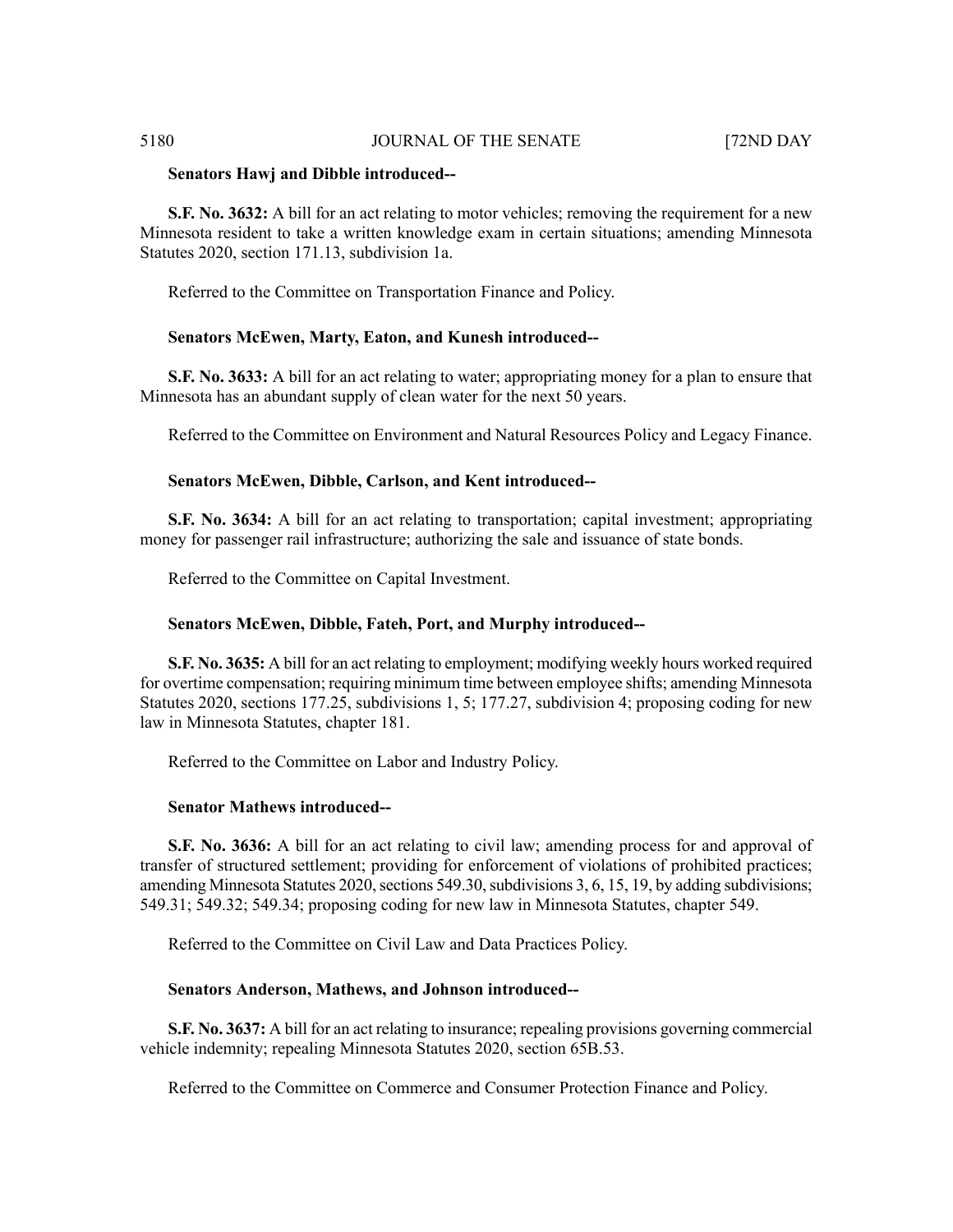#### **Senators Champion and Dziedzic introduced--**

**S.F. No. 3638:** A bill for an act relating to workforce development; appropriating money for a grant to Mind the G.A.P.P.

Referred to the Committee on Jobs and Economic Growth Finance and Policy.

#### **Senators Champion and Dziedzic introduced--**

**S.F. No. 3639:** A bill for an act relating to economic development; appropriating money for minority business development.

Referred to the Committee on Jobs and Economic Growth Finance and Policy.

# **Senators Champion and Dziedzic introduced--**

**S.F. No. 3640:** A bill for an act relating to capital investment; appropriating money for the V3 Center in the North Minneapolis neighborhood.

Referred to the Committee on Jobs and Economic Growth Finance and Policy.

# **Senator Housley introduced--**

**S.F. No. 3641:** A bill for an act relating to taxation; establishing electric generation transition aid to local governments; appropriating money; proposing coding for new law in Minnesota Statutes, chapter 477A.

Referred to the Committee on Taxes.

#### **Senators Pratt and Senjem introduced--**

**S.F. No. 3642:** A bill for an act relating to taxation; exempt entities; categorizing a nuclear decommissioning reserve fund as an exempt entity; amending Minnesota Statutes 2020, section 290.05, subdivision 1.

Referred to the Committee on Taxes.

#### **Senators López Franzen and Torres Ray introduced--**

**S.F. No. 3643:** A bill for an act relating to human services; providing funding for a community restorative antiviolence program; appropriating money.

Referred to the Committee on Human Services Reform Finance and Policy.

# **Senators Hoffman, Abeler, and Bigham introduced--**

**S.F. No. 3644:** A bill for an act relating to human services; expanding the type of data disseminated to local and state welfare agencies for monitoring eligibility of data subject for public assistance programs; amending Minnesota Statutes 2020, section 268.19, subdivision 1.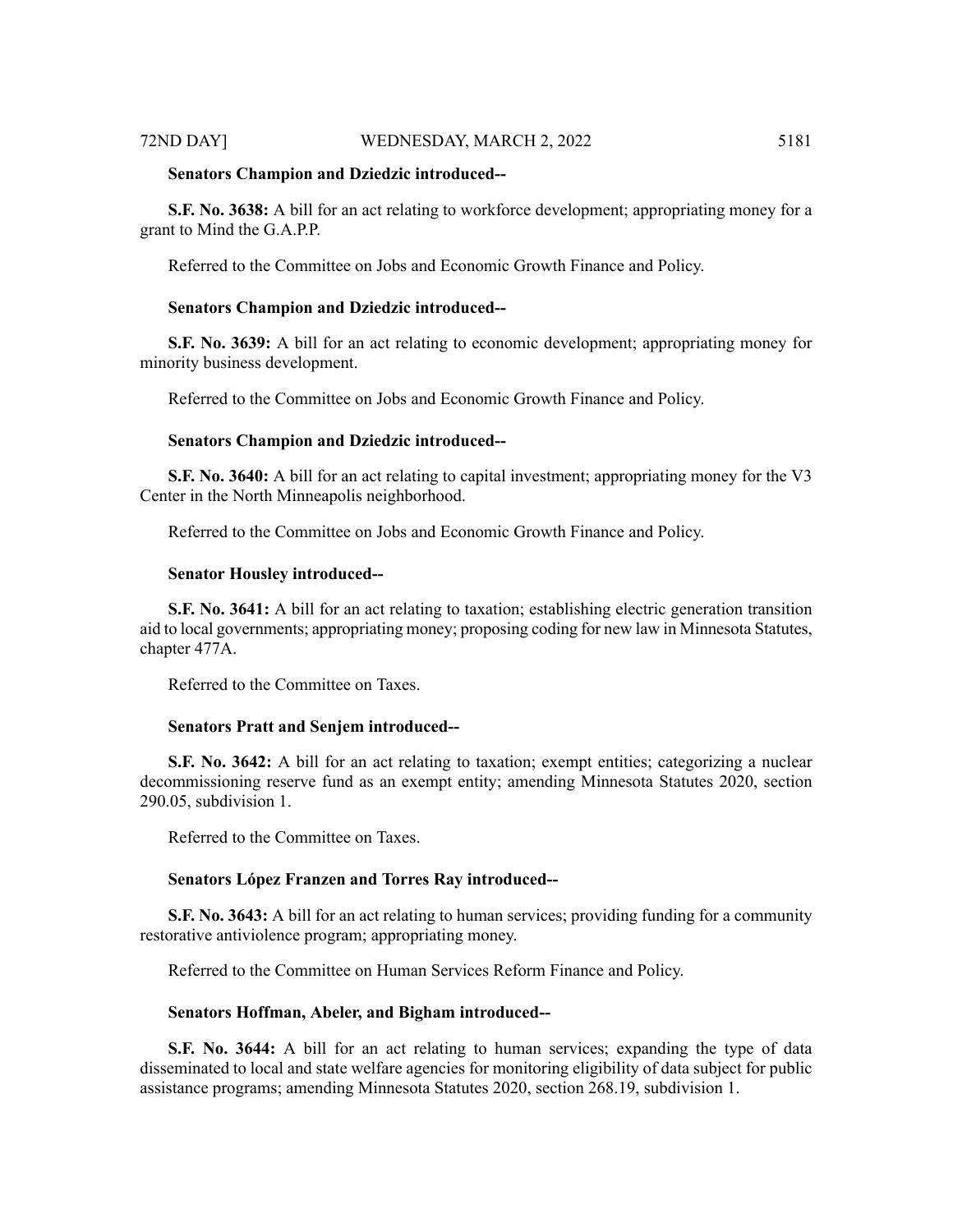Referred to the Committee on Human Services Reform Finance and Policy.

# **Senators Hoffman and Abeler introduced--**

**S.F. No. 3645:** A bill for an act relating to human services; modifying medical assistance eligibility requirements of employed persons with disabilities; amending Minnesota Statutes 2020, section 256B.057, subdivision 9.

Referred to the Committee on Human Services Reform Finance and Policy.

# **Senators Hoffman and Abeler introduced--**

**S.F. No. 3646:** A bill for an act relating to human services; modifying unearned income included in economic assistance program calculations; amending Minnesota Statutes 2021 Supplement, section 256P.06, subdivision 3.

Referred to the Committee on Human Services Reform Finance and Policy.

# **Senator Hoffman introduced--**

**S.F. No. 3647:** A bill for an act relating to child welfare; modifying provisions governing out-of-home placement cost of care, examination, and treatment; requiring an initial phone call between the foster parent and child's parent or legal guardian; amending Minnesota Statutes 2020, sections 242.19, subdivision 2; 260B.331, subdivision 1; 260C.219, subdivision 6; 260C.331, subdivision 1; 518A.43, subdivision 1.

Referred to the Committee on Civil Law and Data Practices Policy.

# **Senators Kunesh and Fateh introduced--**

**S.F. No. 3648:** A bill for an act relating to capital investment; appropriating money for the Urban Indigenous Legacy Initiative.

Referred to the Committee on Jobs and Economic Growth Finance and Policy.

# **Senator Cwodzinski introduced--**

**S.F. No. 3649:** A bill for an act relating to retirement; Teachers Retirement Association and St. Paul Teachers Retirement Fund Association; reinstating the rule of 90; amending Minnesota Statutes 2020, section 354.44, subdivision 6; Minnesota Statutes 2021 Supplement, section 354A.31, subdivision 7.

Referred to the Committee on State Government Finance and Policy and Elections.

# **Senators Chamberlain, Duckworth, Newman, Dornink, and Coleman introduced--**

**S.F. No. 3650:** A bill for an act relating to drivers; extending driver's license expiration dates to every eight years; amending Minnesota Statutes 2020, sections 171.02, subdivision 3; 171.07,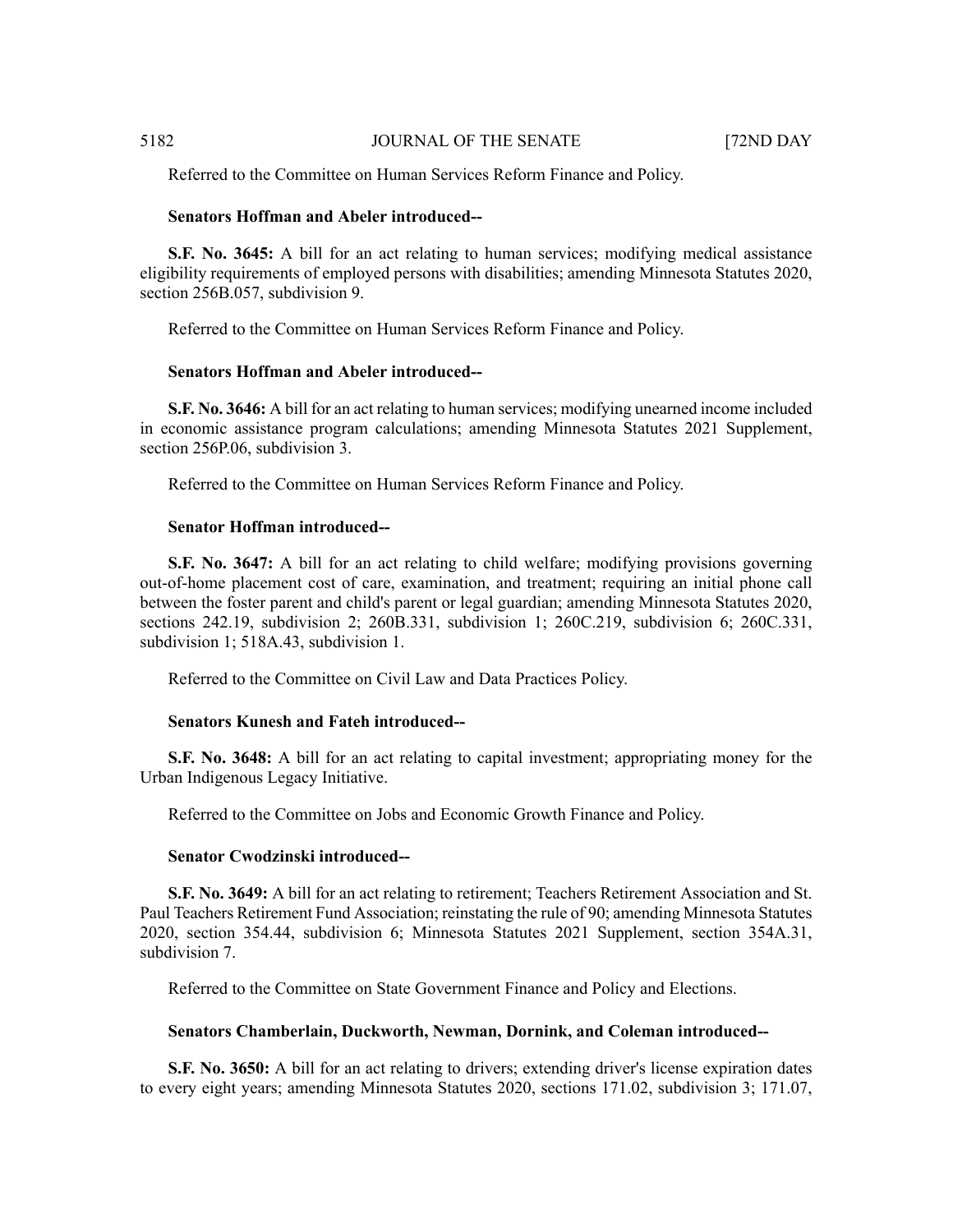subdivision 4; Minnesota Statutes 2021 Supplement, sections 171.071, subdivision 4; 171.27, subdivisions 1, 2.

Referred to the Committee on Transportation Finance and Policy.

### **Senator Senjem introduced--**

**S.F. No. 3651:** A bill for an act relating to human services; establishing residential treatment admission requirements for children experiencing a mental health crisis; amending Minnesota Statutes 2020, section 245.4882, by adding a subdivision; Minnesota Statutes 2021 Supplement, section 245.4885, subdivision 1.

Referred to the Committee on Human Services Reform Finance and Policy.

# **Senator Senjem introduced--**

**S.F. No. 3652:** A bill for an act relating to taxation; individual income and corporate franchise taxes; extending the sunset for the credit for rehabilitation of historic structures; amending Minnesota Statutes 2021 Supplement, section 290.0681, subdivision 10.

Referred to the Committee on Taxes.

# **Senator Senjem introduced--**

**S.F. No. 3653:** A bill for an act relating to natural resources; appropriating money for accelerated conservation planting, living snow fences, and ash tree replacement.

Referred to the Committee on Environment and Natural Resources Finance.

### **Senator Senjem introduced--**

**S.F. No. 3654:** A bill for an act relating to higher education; appropriating money for a weather resilience program in the University of Minnesota Extension Service.

Referred to the Committee on Higher Education Finance and Policy.

#### **Senator Senjem introduced--**

**S.F. No. 3655:** A bill for an act relating to state government; modifying energy provisions in state-owned buildings; amending Minnesota Statutes 2020, section 16B.32, subdivisions 1, 1a; repealing Minnesota Statutes 2020, sections 16B.323, subdivisions 1, 2; 16B.326.

Referred to the Committee on State Government Finance and Policy and Elections.

#### **Senators Duckworth, Eichorn, Coleman, Newman, and Chamberlain introduced--**

**S.F. No. 3656:** A bill for an act relating to education; creating a scholarship program as a learning option for students with a disability; proposing coding for new law in Minnesota Statutes, chapter 125A.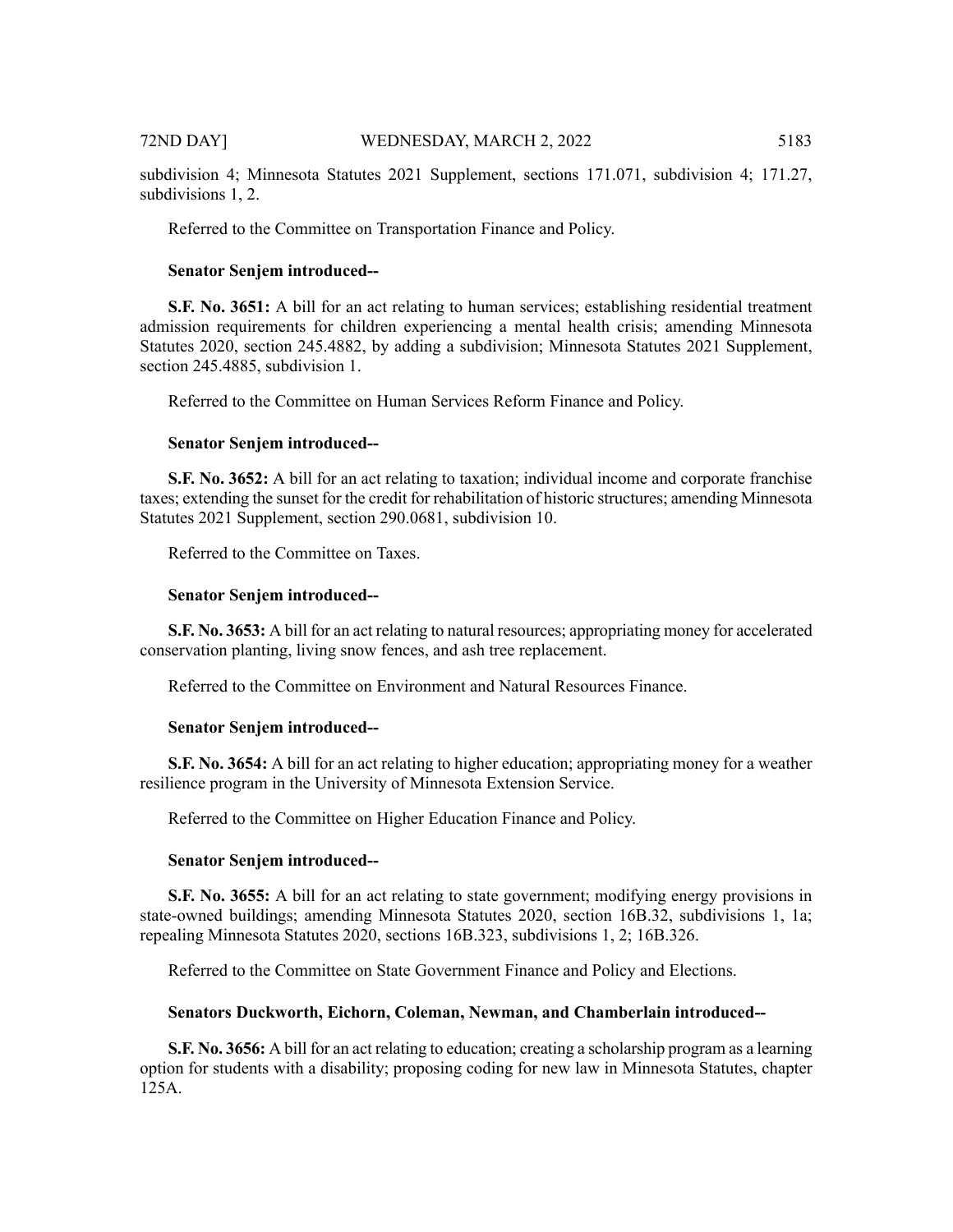Referred to the Committee on Education Finance and Policy.

#### **Senators Anderson, Howe, Jasinski, Mathews, and Goggin introduced--**

**S.F. No. 3657:** A bill for an act relating to firearms; clarifying law on use of force in defense of home and person; codifying and extending Minnesota's self-defense and defense of home laws; eliminating the common law duty to retreat in cases of self-defense outside the home; expanding the boundaries of dwelling for purposes of self-defense; creating a presumption in the case of a person entering a dwelling or occupied vehicle by stealth or force; extending the rights available to a person in that person's dwelling to a person defending against entry of that person's occupied vehicle; amending Minnesota Statutes 2020, section 609.065.

Referred to the Committee on Judiciary and Public Safety Finance and Policy.

# **Senator Koran introduced--**

**S.F. No. 3658:** A bill for an act relating to liquor; modifying the annual production limit for microdistillery on- and off-sale to exclude spirits bottled under a third-party contract; amending Minnesota Statutes 2020, section 340A.22, subdivision 1.

Referred to the Committee on Commerce and Consumer Protection Finance and Policy.

#### **Senator Koran introduced--**

**S.F. No. 3659:** A bill for an act relating to education; providing for reporting of student fights; amending Minnesota Statutes 2020, section 121A.53.

Referred to the Committee on Education Finance and Policy.

# **Senator Koran introduced--**

**S.F. No. 3660:** A bill for an act relating to energy; requiring community solar garden subscribers to reside in the same county as the solar garden generating facility; amending Minnesota Statutes 2020, section 216B.1641.

Referred to the Committee on Energy and Utilities Finance and Policy.

### **Senators Benson, Eichorn, Mathews, and Koran introduced--**

**S.F. No. 3661:** A bill for an act relating to energy; establishing state policy supporting the deployment of carbon capture and sequestration technologies; proposing coding for new law in Minnesota Statutes, chapter 216H.

Referred to the Committee on Energy and Utilities Finance and Policy.

#### **Senator Benson introduced--**

**S.F. No. 3662:** A bill for an act relating to human services; modifying health care provisions in consumer information, foster care, asset limitations, annuities, telehealth services, managed care,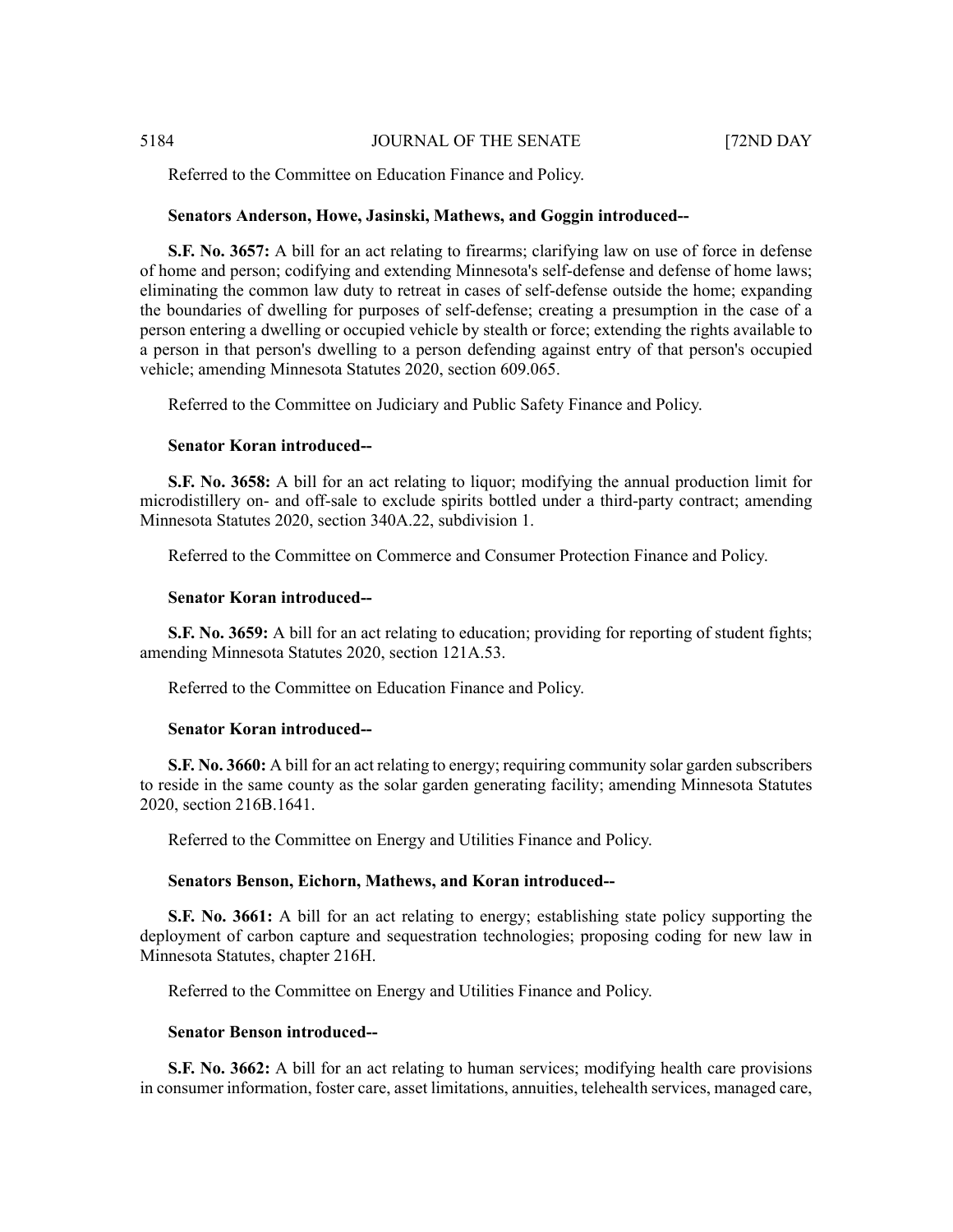and certain trusts; amending Minnesota Statutes 2020, sections 62J.2930, subdivision 3; 256B.055, subdivision 2; 256B.056, subdivisions 3c, 11; 256B.0595, subdivision 1; 256B.77, subdivision 13; 501C.1206; Minnesota Statutes 2021 Supplement, section 256B.0625, subdivision 3b; proposing coding for new law in Minnesota Statutes, chapter 256B; repealing Minnesota Statutes 2020, sections 256B.057, subdivision 7; 256B.69, subdivision 20.

Referred to the Committee on Civil Law and Data Practices Policy.

# **Senator Koran introduced--**

**S.F. No. 3663:** A bill for an act relating to elections; requiring photo ID to register to vote and to vote; creating a voter identification card; establishing provisional ballots; requiring reports; appropriating money; amending Minnesota Statutes 2020, sections 5B.06; 13.6905, by adding a subdivision; 144.226, by adding subdivisions; 171.06, subdivisions 1, 2, by adding a subdivision; 171.061, subdivisions 1, 3, 4; 171.07, subdivisions 1a, 4, 14, by adding a subdivision; 171.071, subdivisions 1, 2; 171.10, subdivision 1; 171.11; 171.12, subdivision 3c; 171.121; 171.14; 201.022, subdivision 1; 201.061, subdivisions 1, 1a, 3; 201.071, subdivisions 1, 3; 201.091, subdivision 9; 201.121, subdivision 1; 201.13, subdivision 3; 201.14; 201.145, subdivisions 2, 3, 4, 5; 201.161; 201.221, subdivision 3; 203B.04, subdivision 4; 203B.065; 203B.07, subdivision 3; 203B.17, subdivision 2; 203B.19; 203B.21, subdivision 3; 204B.45, subdivision 2; 204B.46; 204C.08, subdivision 1d; 204C.10; 204C.32; 204C.33, subdivision 1; 204C.37; 205.065, subdivision 5; 205.185, subdivision 3; 205A.03, subdivision 4; 205A.10, subdivision 3; 256E.22, subdivision 1; Minnesota Statutes 2021 Supplement, sections 201.071, subdivision 2; 201.225, subdivision 2; 203B.04, subdivision 1; 203B.08, subdivision 1; 203B.121, subdivision 2; 203B.24, subdivision 1; proposing coding for new law in Minnesota Statutes, chapters 200; 201; 204C; 357; repealing Minnesota Statutes 2020, section 201.061, subdivision 7.

Referred to the Committee on State Government Finance and Policy and Elections.

# **Senator Koran introduced--**

**S.F. No. 3664:** A bill for an act relating to mortuary science; authorizing a transfer care specialist to perform the removal of a dead body from the place of death; amending Minnesota Statutes 2020, sections 149A.01, subdivisions 2, 3; 149A.02, by adding subdivisions; 149A.03; 149A.11; 149A.60; 149A.61, subdivisions 4, 5; 149A.62; 149A.63; 149A.65, subdivision 2; 149A.70, subdivisions 3, 4, 5, 7; 149A.90, subdivisions 2, 4; proposing coding for new law in Minnesota Statutes, chapter 149A.

Referred to the Committee on Health and Human Services Finance and Policy.

#### **Senator Koran introduced--**

**S.F. No. 3665:** A bill for an act relating to elections; classifying data in the statewide voter registration system; amending Minnesota Statutes 2020, sections 13.607, by adding a subdivision; 201.022, by adding a subdivision; 201.091, subdivisions 4, 4a, by adding a subdivision; repealing Minnesota Statutes 2020, sections 13.607, subdivision 6; 201.091, subdivision 9.

Referred to the Committee on State Government Finance and Policy and Elections.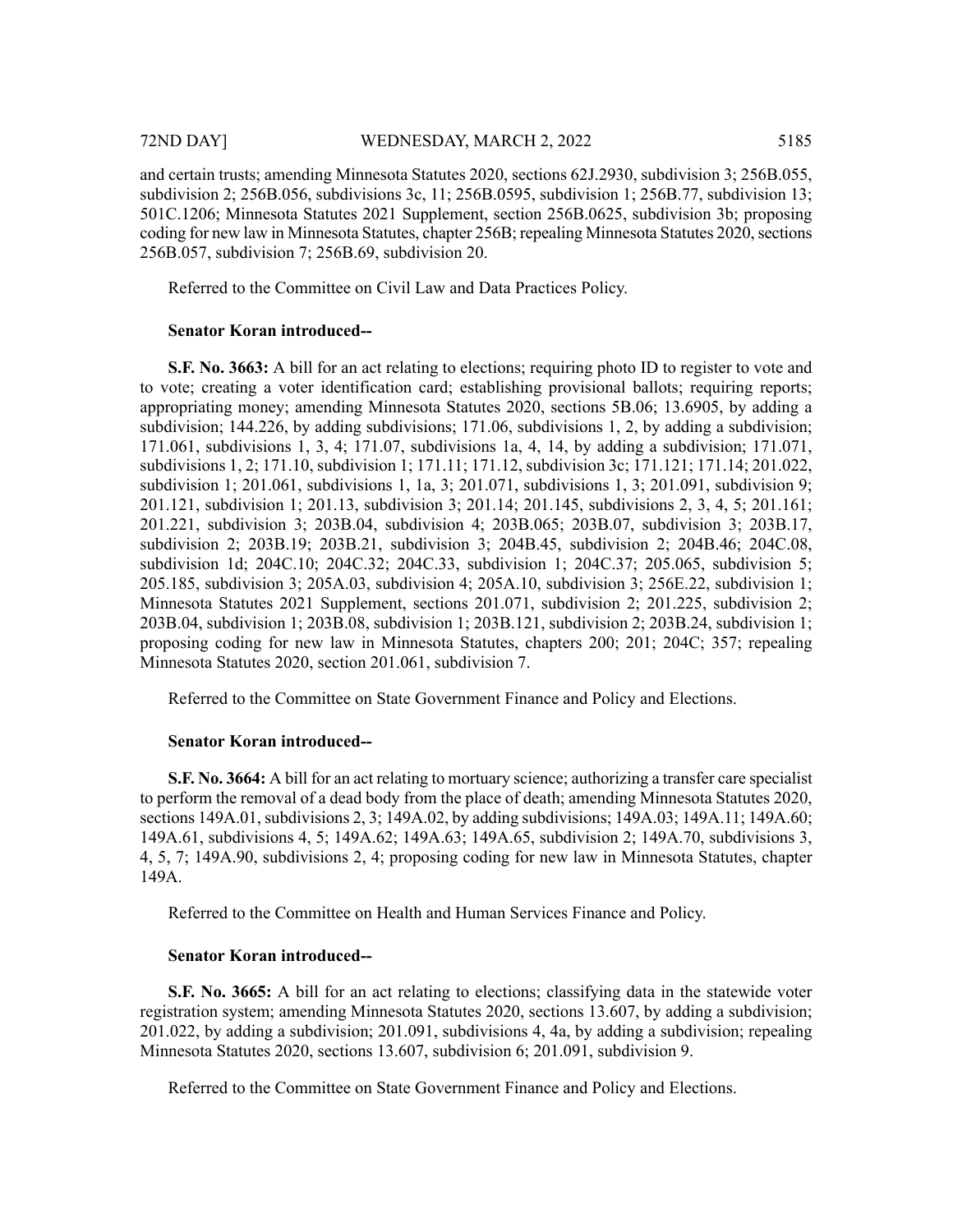# **Senator Koran introduced--**

**S.F. No. 3666:** A bill for an act relating to health; establishing a right for a patient or resident to choose to have a support person present while receiving care or services; proposing coding for new law in Minnesota Statutes, chapter 144.

Referred to the Committee on Health and Human Services Finance and Policy.

# **Senators Eichorn, Koran, Lang, and Dibble introduced--**

**S.F. No. 3667:** A bill for an act relating to driver and vehicle services; requiring a study of the potential to transition from the Department of Natural Resources registration system to the driver and vehicle registration system; requiring a report.

Referred to the Committee on Transportation Finance and Policy.

# **Senators Eichorn, Koran, Benson, Draheim, and Goggin introduced--**

**S.F. No. 3668:** A bill for an act relating to transportation; modifying allocation of state general sales tax revenue related to motor vehicle repair and replacement parts; dedicating sales tax revenue to small cities assistance account and town road account; amending Minnesota Statutes 2020, section 297A.94.

Referred to the Committee on Transportation Finance and Policy.

# **Senator Cwodzinski introduced--**

**S.F. No. 3669:** A bill for an act relating to environment; prohibiting PFAS in juvenile products; proposing coding for new law in Minnesota Statutes, chapter 116.

Referred to the Committee on Environment and Natural Resources Policy and Legacy Finance.

# **Senator Coleman introduced--**

**S.F. No. 3670:** A bill for an act relating to motor vehicles; encouraging the commissioner of public safety to track and share information on driving school pass rates; requiring a report.

Referred to the Committee on Transportation Finance and Policy.

#### **Senators Coleman and Nelson introduced--**

**S.F. No. 3671:** A bill for an act relating to taxation; modifying the estate tax; providing for spousal portability of a deceased spouse's unused exclusion amount; making conforming and technical changes; amending Minnesota Statutes 2020, sections 289A.10, subdivision 1, by adding a subdivision; 289A.12, by adding a subdivision; 291.016, subdivision 3; 291.03, subdivision 1.

Referred to the Committee on Taxes.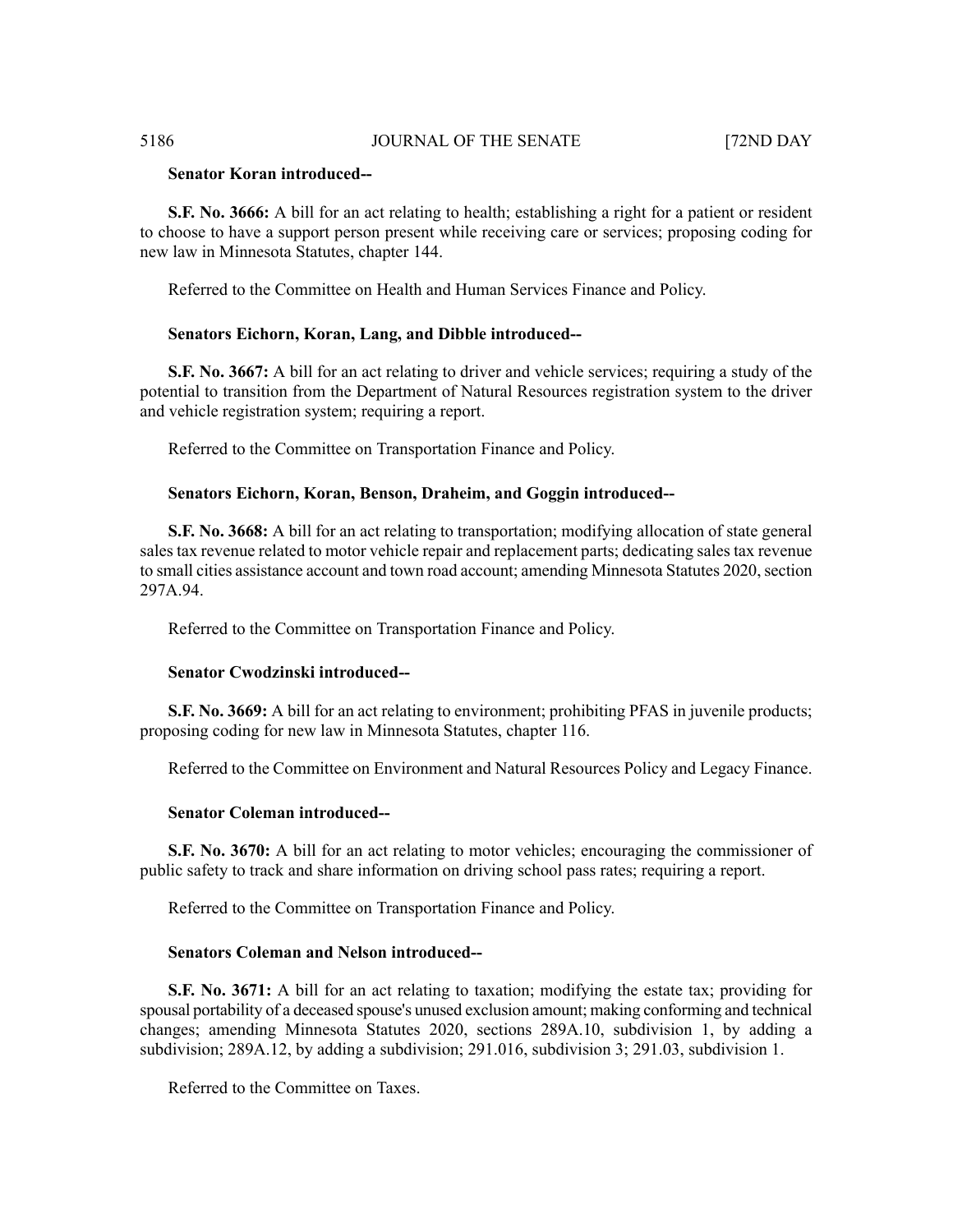# **Senator Eken introduced--**

**S.F. No. 3672:** A bill for an act relating to capital investment; amending an earlier appropriation for the Heartland State Trail; amending Laws 2020, Fifth Special Session chapter 3, article 1, section 7, subdivision 12.

Referred to the Committee on Capital Investment.

# **Senator Eken introduced--**

**S.F. No. 3673:** A bill for an act relating to education finance; eliminating an average age of buildings index from the operating capital formula; modifying the long-term facilities maintenance revenue age index for school districts adding square footage; authorizing flexibility for the use of long-term facilities maintenance revenue; increasing the long-term facilities maintenance levy equalizing factor to keep the statewide levy impact unchanged; amending Minnesota Statutes 2020, sections 123B.595; 126C.10, subdivision 13; Laws 2021, First Special Session chapter 13, article 7, section 2, subdivision 3.

Referred to the Committee on Education Finance and Policy.

# **Senators Torres Ray and Pappas introduced--**

**S.F. No. 3674:** A bill for an act relating to capital investment; appropriating money for a Latino Community Outreach Center.

Referred to the Committee on Jobs and Economic Growth Finance and Policy.

# **Senator Wiger introduced--**

**S.F. No. 3675:** A bill for an act relating to environment; modifying water appropriation allocation priorities; amending Minnesota Statutes 2020, section 103G.261.

Referred to the Committee on Environment and Natural Resources Policy and Legacy Finance.

# **Senator Draheim introduced--**

**S.F. No. 3676:** A bill for an act relating to capital investment; appropriating money for public infrastructure renovation in downtown Belle Plaine; authorizing the sale and issuance of state bonds.

Referred to the Committee on Capital Investment.

# **Senators Draheim, Duckworth, and Kunesh introduced--**

**S.F. No. 3677:** A bill for an act relating to housing; establishing a homeownership investment grants program; establishing a first-time home buyers down payment assistance fund; establishing a manufactured home revolving fund; requiring reports; appropriating money.

Referred to the Committee on Housing Finance and Policy.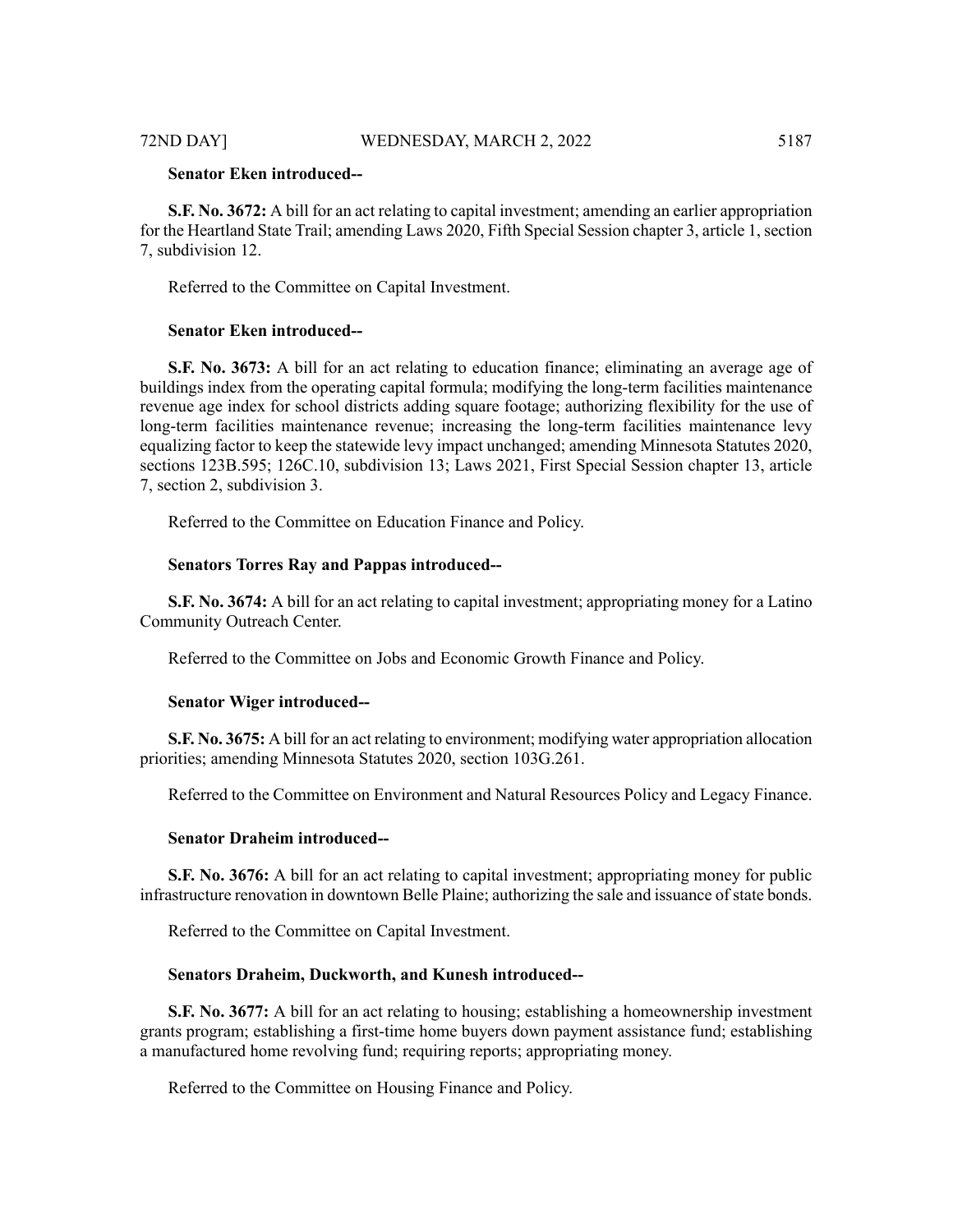# **Senators Dornink and Abeler introduced--**

**S.F. No. 3678:** A bill for an act relating to child care; requiring the commissioner of human services to award a minimum base grant amount to eligible family and group family child care homes and legal nonlicensed child care providers; amending Laws 2021, First Special Session chapter 7, article 14, section 21.

Referred to the Committee on Human Services Reform Finance and Policy.

# **Senators Dornink, Mathews, and Koran introduced--**

**S.F. No. 3679:** A bill for an act relating to education; establishing the Student Religious Liberties Act; proposing coding for new law in Minnesota Statutes, chapter 121A.

Referred to the Committee on Education Finance and Policy.

# **Senators Lang and Jasinski introduced--**

**S.F. No. 3680:** A bill for an act relating to motor vehicles; modifying provisions regarding access to driver and vehicle services information system; amending Minnesota Statutes 2020, section 171.12, subdivision 1a.

Referred to the Committee on Transportation Finance and Policy.

#### **Senator Lang introduced--**

**S.F. No. 3681:** A bill for an act relating to capital investment; appropriating money for water treatment facility and infrastructure improvements in the city of Willmar; authorizing the sale and issuance of state bonds.

Referred to the Committee on Capital Investment.

#### **Senator Newton introduced--**

**S.F. No. 3682:** A bill for an act relating to transportation; appropriating money for improvements to Trunk Highway 65 and intersection improvements at 117th Avenue Northeast in the city of Blaine; authorizing the sale and issuance of state bonds.

Referred to the Committee on Transportation Finance and Policy.

# **Senator Newton introduced--**

**S.F. No. 3683:** A bill for an act relating to transportation; appropriating money for improvements to Trunk Highway 65 and intersection improvements at 99th Avenue Northeast in the city of Blaine; authorizing the sale and issuance of state bonds.

Referred to the Committee on Transportation Finance and Policy.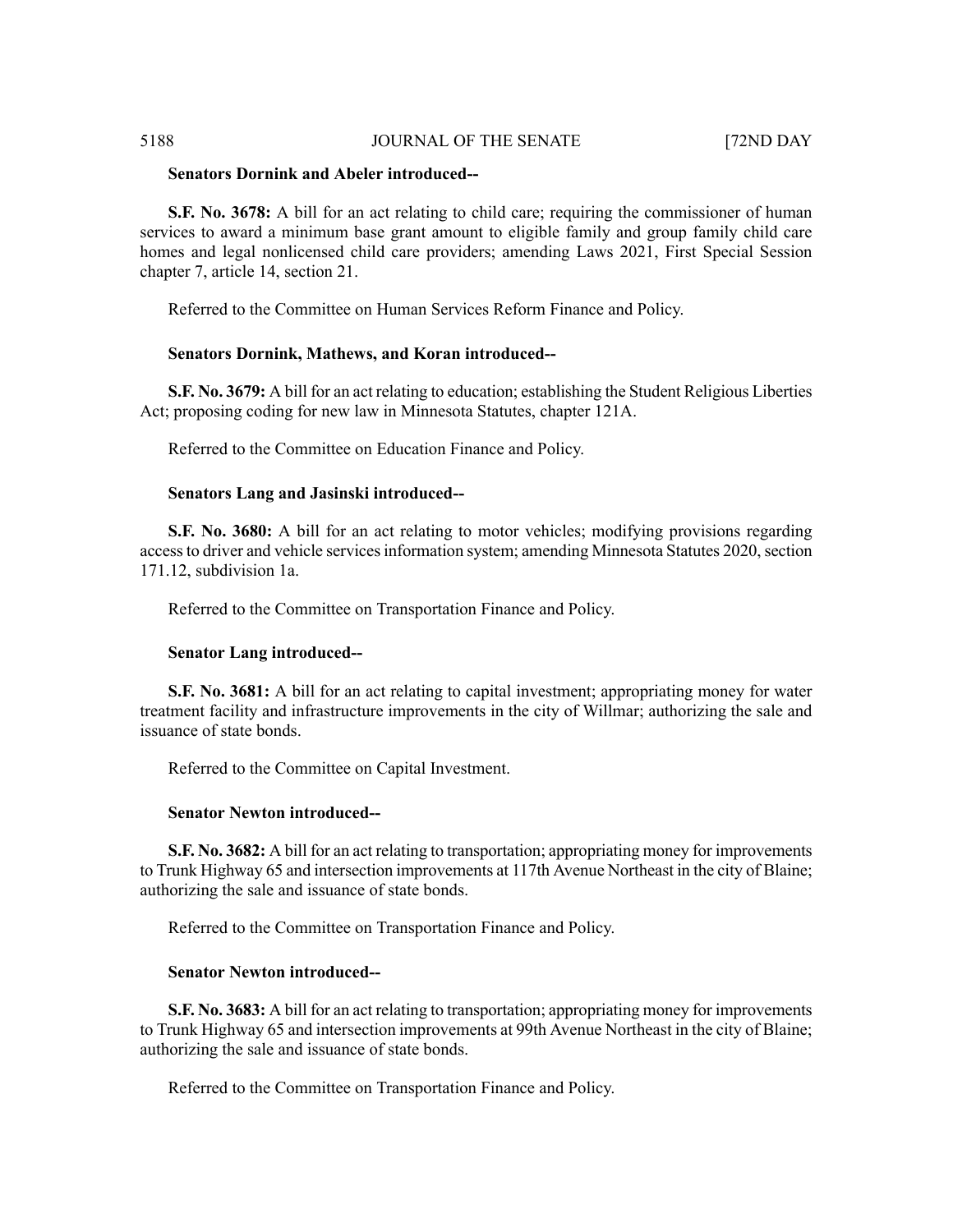#### 72ND DAY] WEDNESDAY, MARCH 2, 2022 5189

# **Senators Weber and Dahms introduced--**

**S.F. No. 3684:** A bill for an act relating to transportation; appropriating money for the reconstruction of marked Trunk Highway 23 between the cities of Pipestone and Russell.

Referred to the Committee on Transportation Finance and Policy.

# **MOTIONS AND RESOLUTIONS**

Senator Cwodzinski moved that the name of Senator Newman be added as a co-author to S.F. No. 362. The motion prevailed.

Senator Nelson moved that the name of Senator Duckworth be added as a co-author to S.F. No. 934. The motion prevailed.

Senator Mathews moved that the name of Senator Newton be added as a co-author to S.F. No. 1025. The motion prevailed.

Senator Housley moved that the name of Senator Bigham be added as a co-author to S.F. No. 1074. The motion prevailed.

Senator Champion moved that the names of Senators Murphy, Kunesh, and Marty be added as co-authors to S.F. No. 1273. The motion prevailed.

Senator Koran moved that the name of Senator Benson be added as a co-author to S.F. No. 1873. The motion prevailed.

Senator McEwen moved that the name of Senator Wiklund be added as a co-author to S.F. No. 2533. The motion prevailed.

Senator Duckworth moved that the name of Senator Newman be added as a co-author to S.F. No. 2598. The motion prevailed.

Senator Duckworth moved that the name of Senator Newman be added as a co-author to S.F. No. 2600. The motion prevailed.

Senator Howe moved that the name of Senator Dornink be added as a co-author to S.F. No. 2670. The motion prevailed.

Senator Housley moved that the name of Senator Clausen be added as a co-author to S.F. No. 2859. The motion prevailed.

Senator Housley moved that the name of Senator Eken be added as a co-author to S.F. No. 2912. The motion prevailed.

Senator Dahms moved that the name of Senator Westrom be added as a co-author to S.F. No. 2936. The motion prevailed.

Senator Dahms moved that the name of Senator Westrom be added as a co-author to S.F. No. 2937. The motion prevailed.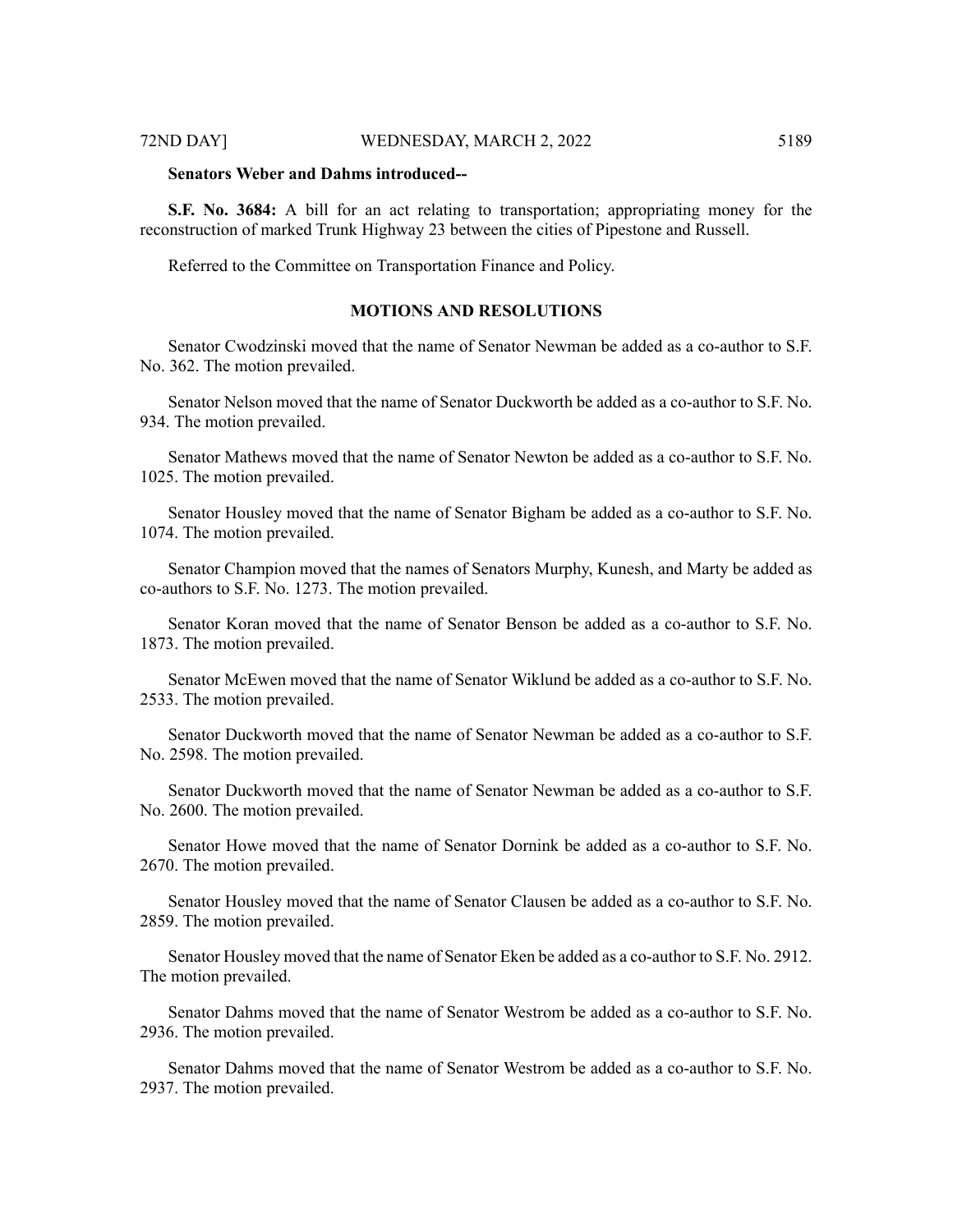Senator Rest moved that the name of Senator Bigham be added as a co-author to S.F. No. 2959. The motion prevailed.

Senator López Franzen moved that the name of Senator Dziedzic be added as a co-author to S.F. No. 2989. The motion prevailed.

Senator Housley moved that the name of Senator Eken be added as a co-author to S.F. No. 2990. The motion prevailed.

Senator Torres Ray moved that the name of Senator Bigham be added as a co-author to S.F. No. 3026. The motion prevailed.

Senator Latz moved that the names of Senators Pappas and Bigham be added as co-authors to S.F. No. 3029. The motion prevailed.

Senator Mathews moved that the name of Senator Newton be added as a co-author to S.F. No. 3067. The motion prevailed.

Senator Rosen moved that the name of Senator Klein be added as a co-author to S.F. No. 3071. The motion prevailed.

Senator Mathews moved that the names of Senators Benson and Coleman be added as co-authors to S.F. No. 3104. The motion prevailed.

Senator Port moved that the name of Senator Champion be added as a co-author to S.F. No. 3144. The motion prevailed.

Senator Eichorn moved that the name of Senator Dornink be added as a co-author to S.F. No. 3301. The motion prevailed.

Senator Rarick moved that the names of Senators Dornink and Frentz be added as co-authors to S.F. No. 3320. The motion prevailed.

Senator Coleman moved that the name of Senator Wiklund be added as a co-author to S.F. No. 3323. The motion prevailed.

Senator Nelson moved that the name of Senator López Franzen be added as a co-author to S.F. No. 3362. The motion prevailed.

Senator Kunesh moved that the name of Senator Dziedzic be added as a co-author to S.F. No. 3369. The motion prevailed.

Senator Kunesh moved that the names of Senators Champion and Torres Ray be added as co-authors to S.F. No. 3370. The motion prevailed.

Senator Rarick moved that the name of Senator Weber be added as a co-author to S.F. No. 3375. The motion prevailed.

Senator Bigham moved that the name of Senator Pappas be added as a co-author to S.F. No. 3402. The motion prevailed.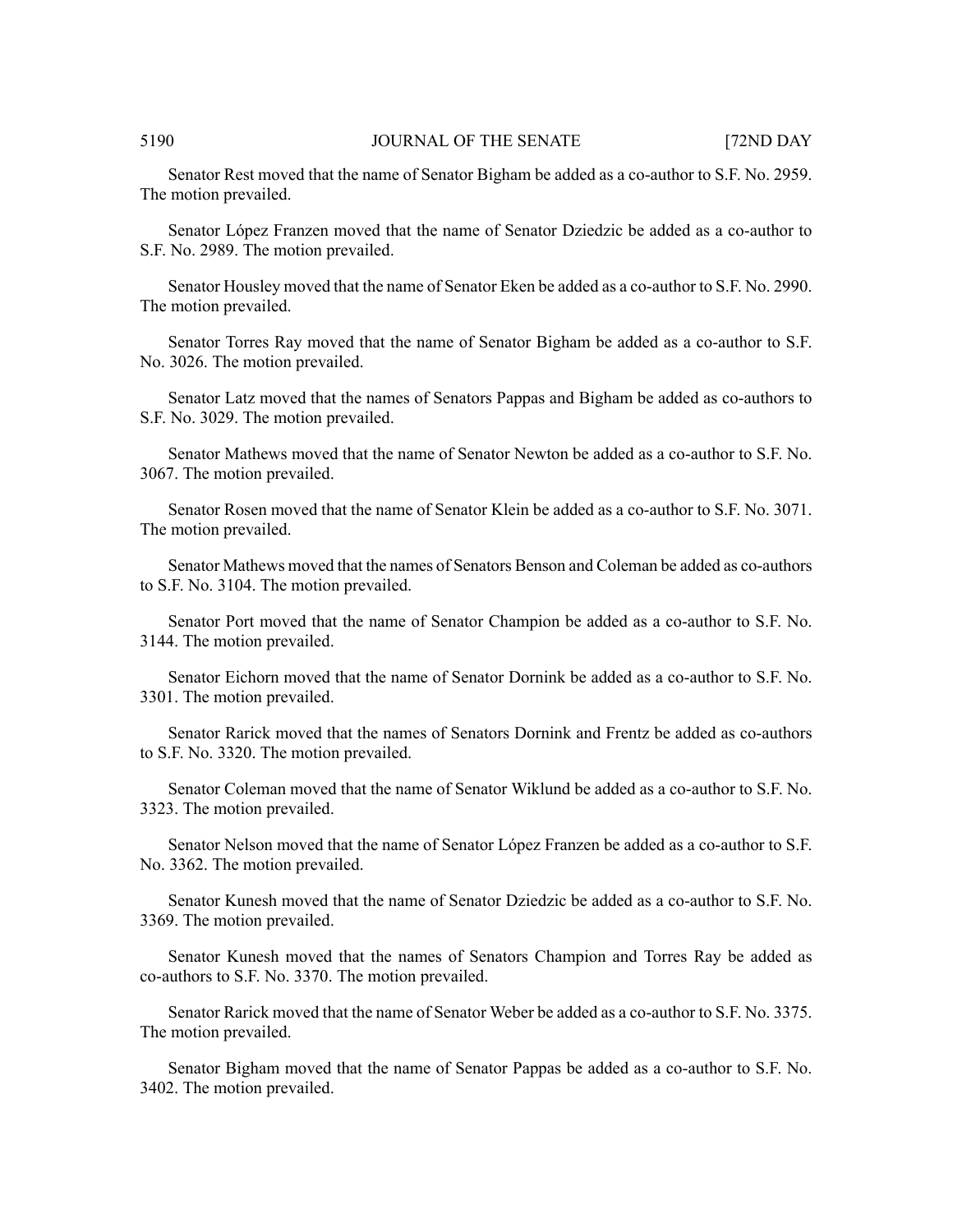Senator Bigham moved that the name of Senator Pappas be added as a co-author to S.F. No. 3403. The motion prevailed.

Senator Howe moved that the name of Senator Dornink be added as a co-author to S.F. No. 3410. The motion prevailed.

Senator Coleman moved that the name of Senator Dornink be added as a co-author to S.F. No. 3419. The motion prevailed.

Senator Duckworth moved that the name of Senator Rest be added as a co-author to S.F. No. 3445. The motion prevailed.

Senator Weber moved that the name of Senator Dornink be added as a co-author to S.F. No. 3467. The motion prevailed.

Senator Koran moved that the name of Senator Dornink be added as a co-author to S.F. No. 3468. The motion prevailed.

Senator Kiffmeyer moved that the name of Senator Dornink be added as a co-author to S.F. No. 3469. The motion prevailed.

Senator Mathews moved that the name of Senator Dornink be added as a co-author to S.F. No. 3477. The motion prevailed.

Senator Westrom moved that the name of Senator Dornink be added as a co-author to S.F. No. 3479. The motion prevailed.

Senator Westrom moved that the name of Senator Dornink be added as a co-author to S.F. No. 3481. The motion prevailed.

Senator Housley moved that the name of Senator Duckworth be added as a co-author to S.F. No. 3523. The motion prevailed.

Senator Howe moved that the name of Senator Duckworth be added as a co-author to S.F. No. 3538. The motion prevailed.

Senator Bakk moved that the name of Senator Eken be added as a co-author to S.F. No. 3552. The motion prevailed.

Senator Cwodzinski moved that his name be stricken as chief author, shown as a co-author, and the name of Senator Rarick be added as chief author to S.F. No. 3554. The motion prevailed.

Senator Rarick moved that his name be stricken as chief author, shown as a co-author, and the name of Senator Tomassoni be added as chief author to S.F. No. 3559. The motion prevailed.

Senator Tomassoni moved that the names of Senators Wiger, Bakk, and Housley be added as co-authors to S.F. No. 3559. The motion prevailed.

Senator Clausen moved that the names of Senators Benson and Nelson be added as co-authors to S.F. No. 3563. The motion prevailed.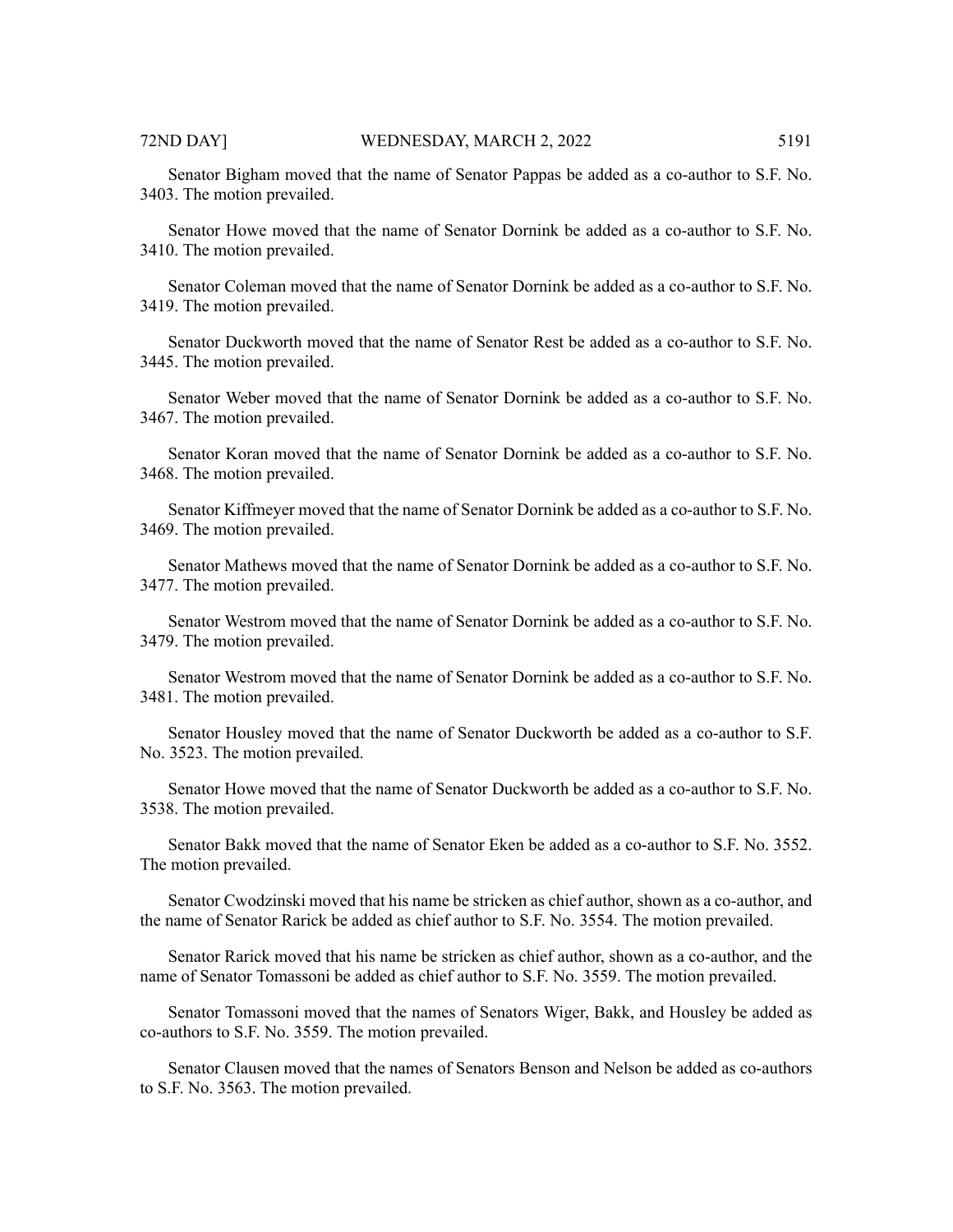Senator Eaton moved that the name of Senator Pappas be added as a co-author to S.F. No. 3569. The motion prevailed.

Senator Eichorn moved that the name of Senator Putnam be added as a co-author to S.F. No. 3577. The motion prevailed.

Senator Koran moved that the name of Senator Hoffman be added as a co-author to S.F. No. 3578. The motion prevailed.

Senator Newman moved that the name of Senator Hawj be added as a co-author to S.F. No. 3582. The motion prevailed.

Senator Coleman moved that the names of Senators Cwodzinski and Dziedzic be added as a co-author to S.F. No. 3596. The motion prevailed.

# **ADJOURNMENT**

Senator Housley moved that the Senate do now adjourn until 11:00 a.m., Thursday, March 3, 2022. The motion prevailed.

Cal R. Ludeman, Secretary of the Senate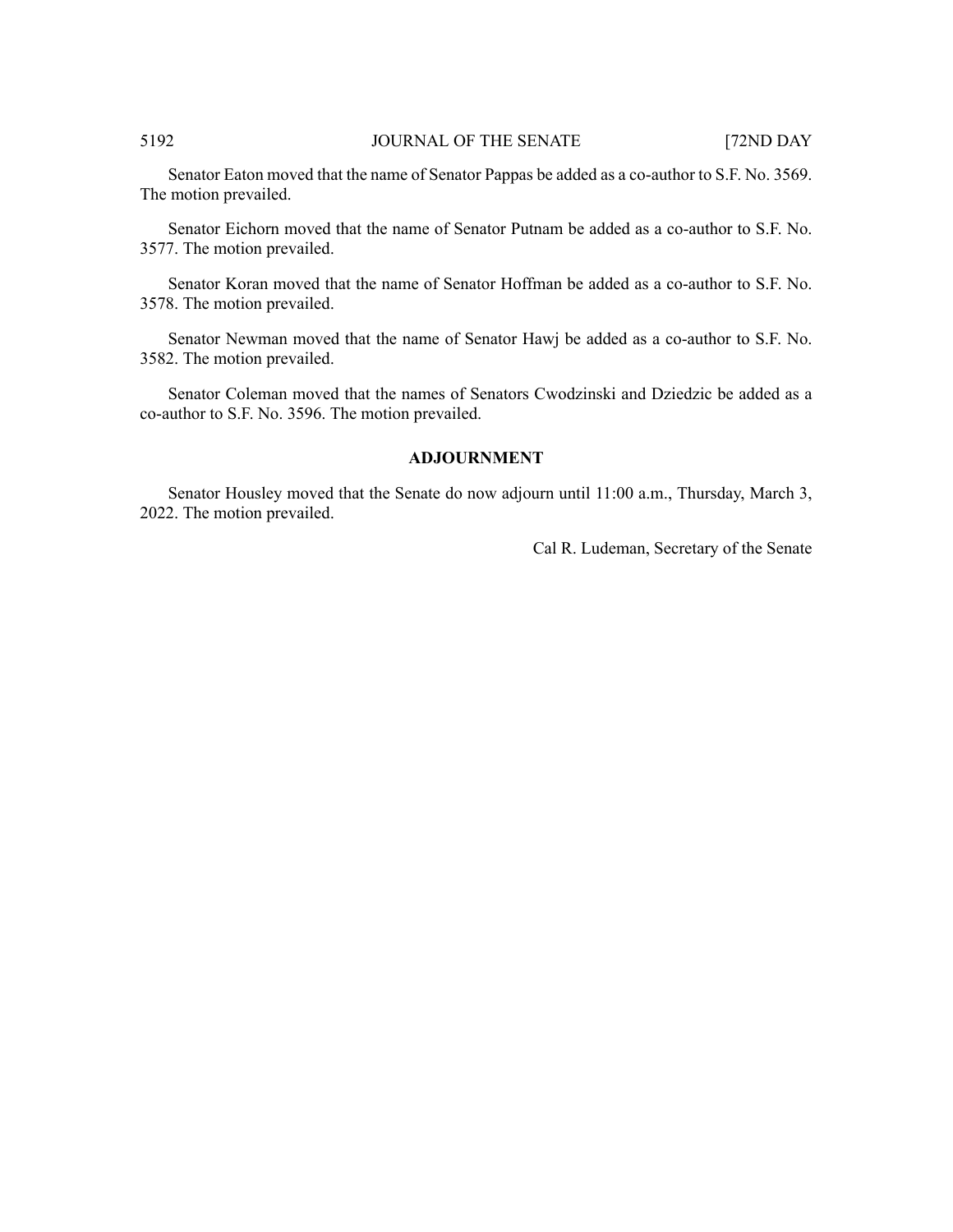# **INDEX TO DAILY JOURNAL**

# **Wednesday, March 2, 2022**

# **MESSAGES FROM THE HOUSE AND FIRST READING OF HOUSE FILES**

| S.F.<br>Nos. | Message<br>Page | H.F.<br>Nos. | Message<br>Page | 1st<br>Reading<br>Page |
|--------------|-----------------|--------------|-----------------|------------------------|
|              |                 |              | $2454$ 5168     | 5168<br>5168           |
|              |                 |              |                 | 5168                   |

#### **REPORTS OF COMMITTEES**

| S.F. Nos.   | Page        | H.F. Nos. | Page |
|-------------|-------------|-----------|------|
| 26475171    |             |           |      |
| $2704$ 5169 |             |           |      |
|             |             |           |      |
|             |             |           |      |
|             |             |           |      |
|             | $3081$ 5172 |           |      |
|             | $3086$ 5171 |           |      |
|             |             |           |      |
|             | $3472$ 5169 |           |      |

# **SECOND READINGS**

| S.F. Nos. | Page        | H.F. Nos. | Page |
|-----------|-------------|-----------|------|
|           | $2704$ 5175 |           |      |
|           | $3055$ 5175 |           |      |

# **INTRODUCTION AND FIRST READING OF SENATE BILLS**

S.F Nos. 3606 to 3684 . . . . . . . . . . . . . . . . . Pages 5175 to 5189

# **MOTIONS AND RESOLUTIONS**

| S.F. Nos. | Page       | H.F. Nos. | Page |
|-----------|------------|-----------|------|
|           | $362$ 5189 |           |      |
|           | 9345189    |           |      |
|           | 10255189   |           |      |